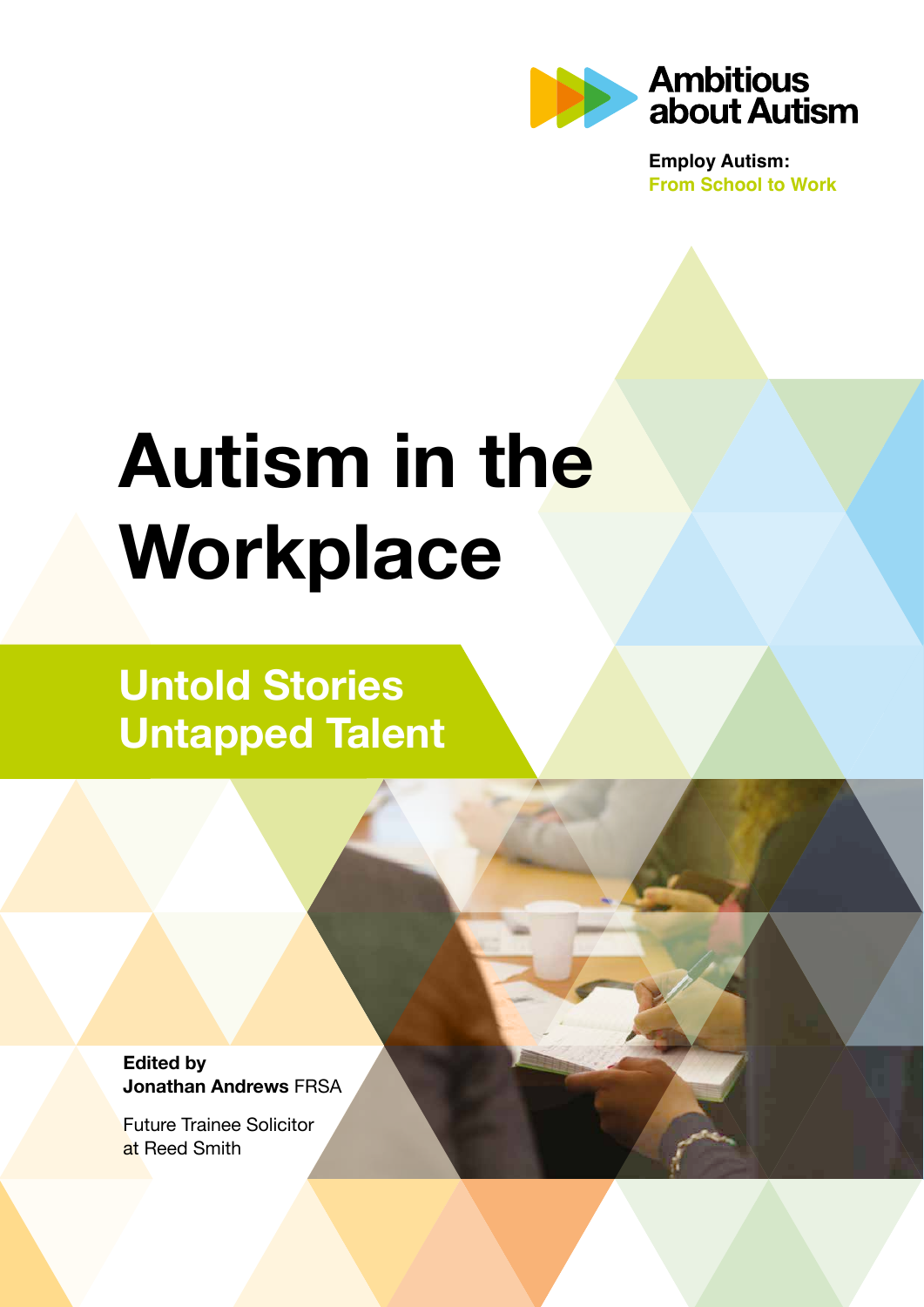# **Contents**

| 2  |
|----|
| З  |
| 5  |
|    |
| 9  |
| 10 |
| 11 |
| 13 |
| 15 |
| 17 |
| 19 |
| 20 |
| 21 |
|    |

#### **By Jonathan Andrews** *FRSA, editor*

Jonathan Andrews is a Future Trainee Solicitor at Reed Smith and an Ambitious about Autism Youth Patron

It's tempting to think that autism is not something employers need to worry about – that people with an autism spectrum disorder (ASD) are either super-smart and hyper-capable, able to excel in their "special interest" area (almost exclusively STEM-based) without any adjustments or understanding, or too "low-functioning" to work and not worth worrying about. It's through this prism that autism is often viewed in the media – but it is far too simplistic, and most do not fit these extremes.

Rather, autism is a spectrum, with differing levels of ability, and with autistic people being skilled in, and attracted to, many different roles. I felt it important to emphasise this wide range of talent and interest within the autistic spectrum because it's something all employers need to look out for and be aware of – **there really is no sector which someone with autism won't be interested in**.

As such, this booklet is a collection of a diverse group of people throughout the UK, each from a different walk of life; all have an ASD, but no two could be called identical and all have worked in very variant industries to each other. In the pages that follow they discuss how they feel about being open in the workplace, the kind of adjustments they feel they need and whether they can access these, and their hopes for the future.

I very much hope that this booklet can help raise understanding of autism, firstly among employers but also among readers in general. Autism really is an area recruiters in all fields need to get on top of, given that, due to increased diagnosis of autism over the past 20 years, there will soon be many more diagnosed autistic people applying for jobs than ever before. Understanding the condition in advance is crucial if companies want to make best use of the talents of these potential future employees.

# **Introduction**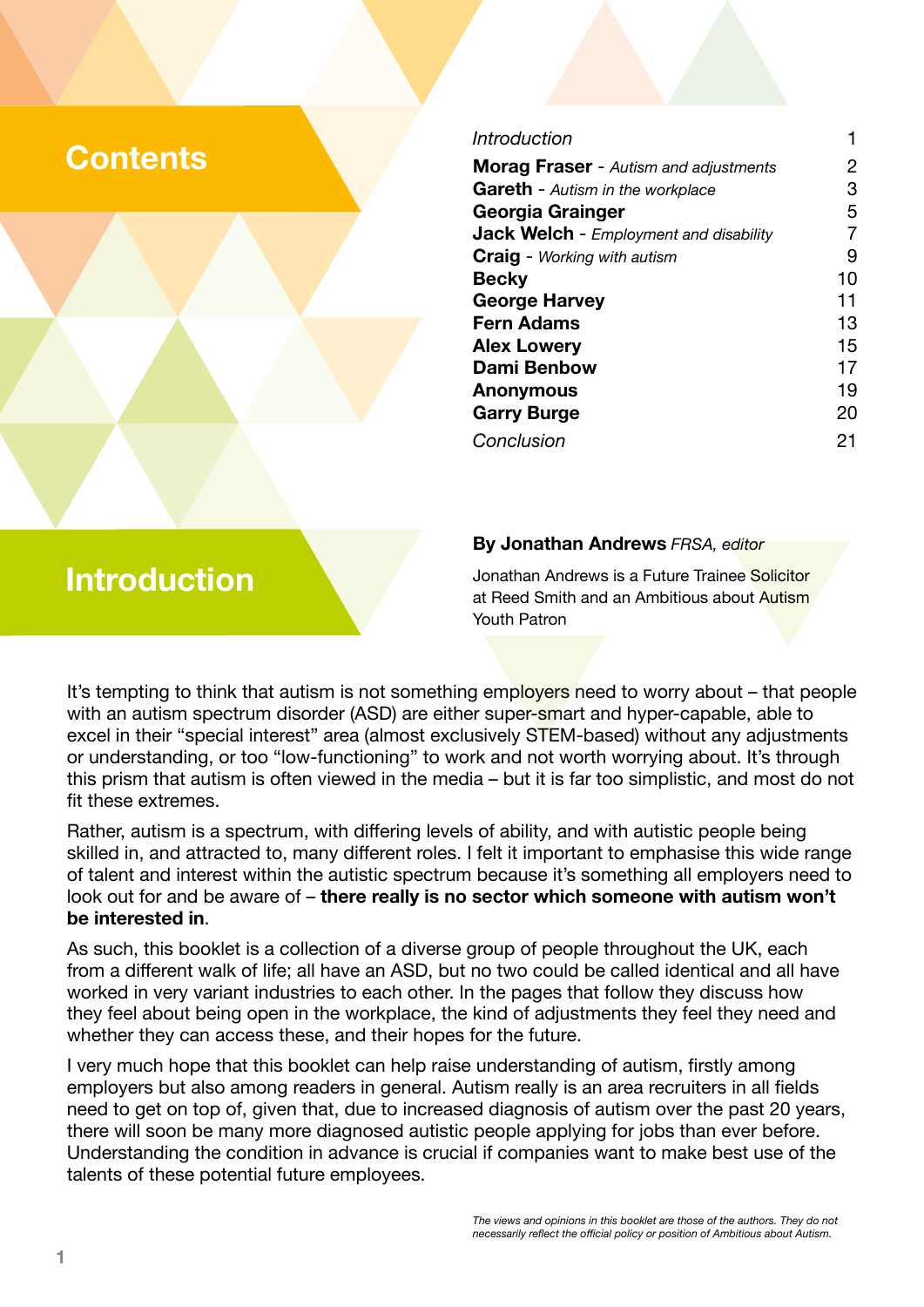Morag graduated with an MA in Literary Studies from the University of Glasgow in 2005 and has since meandered between teaching, sales work and bookselling. She can now be found working at the Careers Centre at the University of St Andrews as Student Connections Facilitator.

Diagnosed at 29 with Asperger Syndrome, she is beginning again as an Aspergirl. Every day is an education, and Morag openly shares her experiences through her blog, sharing to aid selfreflection and increase awareness of women and Asperger's to all who will listen, amongst lengthy diatribes on film, TV and comics.

Having received my diagnosis later in life, every day has been a learning process. Trying to understand my own needs in general has been difficult, least of all expressing them. In trying to apply this at work I have been equally plodding along.

People do have some pre/misconceptions of what someone with ASD is like – nominally they look to what examples they have spotted in the media; predominantly masculine, good at numbers, bad at people, emotionless. That certainly is not the case with me – numbers and I have a mutual loathing for one another. I like people, but in small groups, ideally speaking one at a time. If anything I am far too sensitive full stop, feeling more and more like a Betazoid in Star Trek, with my mood mirroring what is detected around me. It's new to others as well, which is rough – women with Asperger's have a SOLID game face. To the point where some don't believe you, until you publicly flip out and go mute and scare the bejeezus out of people.

Policies around reasonable adjustments are left truly vague, with no examples of what this might relate to for anything other than physical ailments. The legislation they feed from is equally so, so with "invisible illnesses" there really isn't much in the way of reference points. A good chair is fine, but it really doesn't go far in reducing anxiety or stress, nor does it stave off a meltdown triggered by being over stimulated and painfully sensitive to sensory issue.

I have been very lucky, in that I have a manager and director who have been wholly supportive, not just

# **Morag Fraser <b>Autism** and adjustments

generally, but in helping me to suss things out. Trying different things and learning to express myself in order to get to what might actually work have only come through conversations. With ASD, though two people may have similar side effects or tics, no two people are alike. I didn't know what might be helpful or unhelpful, I didn't



understand, so how could they be expected to. Conversations and being able to speak freely has been massively important. The solutions I have in place have been very much collaborative in foundation. Being comfortable with speaking up about this is also challenging, so ensuring that you have someone consistently to talk to, and also who is willing to listen and learn alongside you is important. Just because they know someone with autism, or have worked with Aspies before does not mean they know you and how your autism affects you. What works for one is not universally effective, sometimes even the opposite.

I have also had support from a local autism charity, which was kind enough to come in and run a session about Asperger's and work for my office. When you work closely with colleagues, or in an open plan situation (not ideal – too many people, voices, sounds, smells, lights) you sort of feel as though you need to settle into your Game Face. It's one way of coping, but it takes a lot out of you and is asking for trouble. When I'm tired, or hungry, I'm more likely to boil over. You need to be ok, when things are not ok. And comfortable enough to find a safe space to cool off when things pile up. Your colleagues are naturally going to want to pitch in, help, or try to do what they think is helpful. If they understand what is going on, they are less likely to intercede and worsen the situation. I find being open about my AS makes sense; neurotypical folks scare easy.

By far, the best thing to do is to take each day as it comes, and try to plan for it. Think logically and bust down what you need to do into little steps.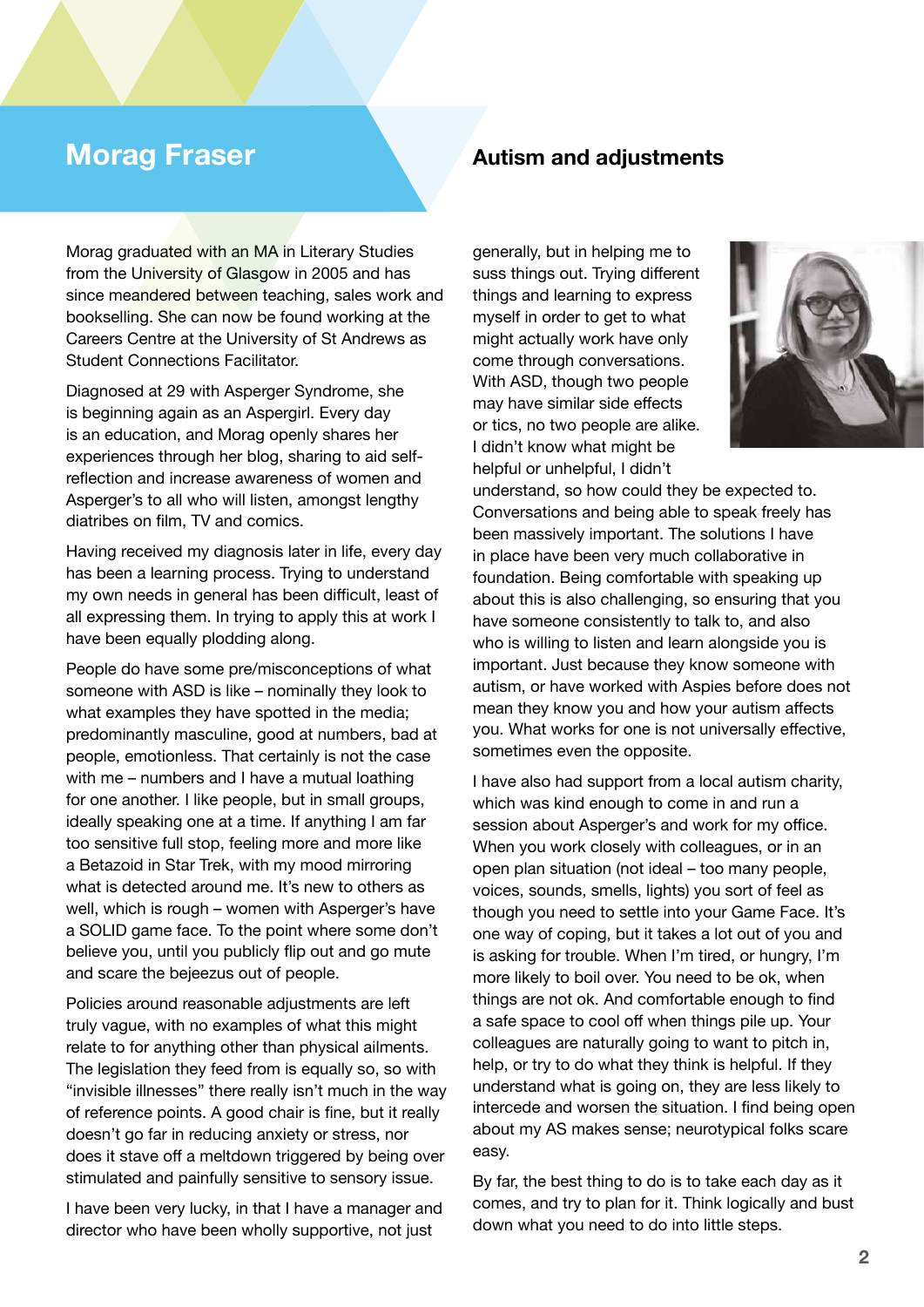This works when dealing with new things. I had a great example of this inaction. I have to go to a conference tomorrow. I was really worried about it, had no idea how I would manage. My director suggested I speak to the organiser, so I sent an email. The person was really helpful. We worked through the day together, and thought about things in terms of logistics. She organised to meet me just ahead of the start, show me around so I could see the spaces. She has also made a quiet room available for me for the day, so that if I get overwhelmed I have somewhere to go that isn't me locked in a toilet. She also has arranged with the caterers to put aside a little bagged lunch, and planned out the whole day.

I suppose everything comes down to communication for me. Working life is so very different, until you have been in it, and can understand where you fit in, and what would make you feel more comfortable, it's really hard to put into words what you need. It could be something as simple as having toys at your desk, being allowed space of your own, getting the 'ok' to use headphones or flexible working hours – I get to work from home for part of the week. Being ok with not being ok, being ok with people knowing. Understanding yourself and being understood in turn makes a world of difference. It frees you up to get on with things, work and make a contribution.

Yes, work is made more stressful and anxiety-ridden by the way I'm wired. **Adjustments don't need to be big. Simple things, little things make a world of difference**. None of it is silly, there isn't a wrong answer really. Some things might be less feasible than others, especially if you are client-facing, but there is no harm in asking and trouble-shooting together. A 30-year-old with a teddy bear on her knee? Not a good look. Fine, now I am in a different role and any weepiness and bear grasping happens out of sight.

# **Gareth**

Gareth is a recent graduate of Computer Science at the University of Kent.

Autism has always been a word that disrupts conversation – be it a lack of understanding of what autism is or that it's a "disability" and should be swept under the carpet, never spoken of again. **So how does autism take its place in the workplace? It doesn't.**

**At least, that's the opinion from most modern workplaces** – few employers seem to take the effort to understand autism and despite legislation to prevent autistic applicants being rejected due to their diagnosis, it can make the process much more difficult. However, as with all things, there's more than one refraction of the subject through the prism of perception – more than just a black and white answer.

#### **Autism in the application**

When applying for jobs, in my own experience, I find myself learning about the interviewers rather than the company. Before even meeting them, I try to craft a mask in order to give the best impression – as most would do. At the interview, nerves often get the better of me and this mask begins to warp, showing cracks. So when the interview begins, most can see the attitude I adopt, the mask I craft is always honest to myself but selective to the situation. However they can also see the cracks and things slip through... This can cause different reactions, from disbelief to amusement, though more than once the word "unprofessional" has been included in a rejection.

Some employers look past it, concentrating on what I've demonstrated rather than the mistakes – after all, nerves are natural. I'm treated as a "normal" person. Others politely and often with fake sincerity try to explain that I interviewed well but I'm just "not what they're looking for". Some try their best to understand and smile, stating the fateful words "This just isn't the place for you". Oddly (or not), I'm more offended by that last reaction. That's rejection however – and there's no good method whether the potential applicant is autistic or not. Still, there are better ways to reject someone – for me, I'd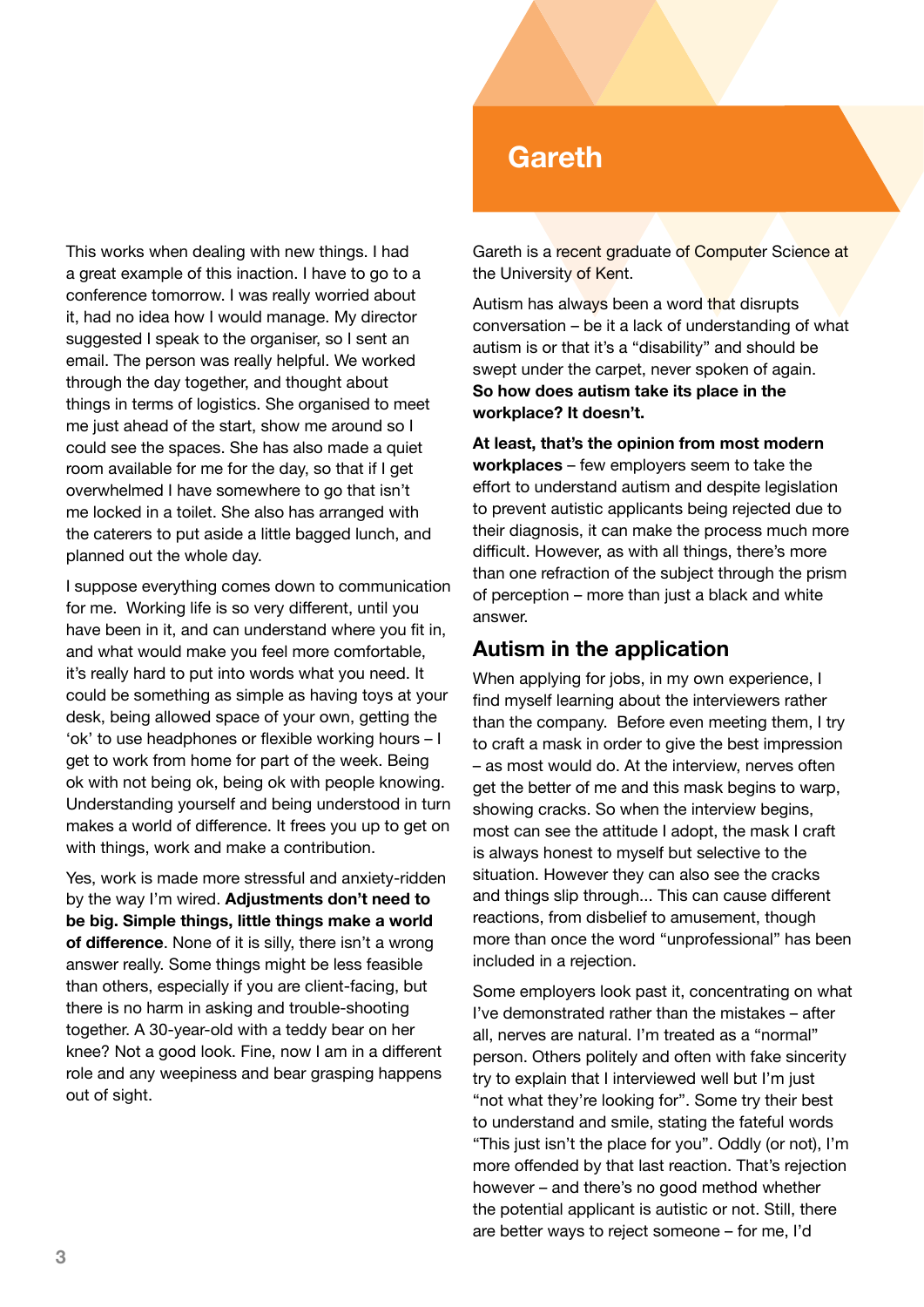#### **Autism in the workplace: Unconventional thinking in a conventional environment**

rather be told straight. Then there are the successful applications – but even then, you're a risk. **No matter the behaviour, autism seems to colour employer's perceptions more than they'll admit**. During applications, autism can make a frightening task that much more difficult, especially when companies reduce potential employees to facts and figures.

#### **Autism in the environment**

When an application is successful, the trials often don't end once the contract is signed but it's the time when I can put the advantages my autistic traits provide to the road and get some traction. So what's the most important thing about the first day?

The team. The people. This isn't always the case– there are environments where they just expect you to do your job and for someone autistic, this is a lot easier. However in other workplaces, particularly in industries such as computing, employers are often more concerned with how well you integrate.

So the first day... that's when the masks are dusted and shuffled, ready for the poker game of "I'm new." How integration happens doesn't bother most employers, though it does concern other team members – being several people at once to different people isn't normal social behaviour. My first days on the job involve adapting or creating masks, resulting in a flexible identity to use – though this can take several months to polish. Even so, you can't get along with everyone and I'm often particularly sensitive to rejection from others during this time. As such, I find I'd prefer my employer's understanding at this point, as too often I'm criticised for being chatty, regardless how much work is completed. Once the social aspect becomes easier, there's the job. This is usually easier and something that I tend to enjoy but I've found that some employers can make this difficult.

As I am, I'm fairly honest and slow to get traction but frequently a perfectionist. Depending on the job, this can be ideal but an element of playing fast and loose with the truth is too often involved in the workplace and working quickly is something managers like. This is usually where friction develops for me – no

matter how I adapt, I'm stubborn with my own beliefs and this can mean I become disobedient. I can be too honest or I take too long at a job and nobody understands that what I've made is so polished you can see your expression in it. So this is an area I believe employers need to have more understanding – **from my knowledge, a lot of people on the spectrum have their own ways of accomplishing tasks and, if left to do so freely, end up achieving better results**. Employers find that very hard to understand and I have once had to leave a job because of it.

### **Disclosing autism**

So after all of this, what is my opinion on disclosing autism to employers or in the workplace? **The frank answer is that I tend not to. Officially written down, the condition escalates as those higher up in the hierarchy see the dreaded word and pass judgement**. My usual tactic is to let my employers judge for themselves – let them witness what I can do and how I do it and only disclose it to a few if I feel they really need to know. This tactic has a failure rate however... and it can be high. It would be simpler and easier to be able to disclose that I'm autistic and explain what that means. This is where employers would benefit from knowing more about autism and would certainly help prevent over-reactions. Autism doesn't define me; there's a reason the name on the application form is Gareth. it just means I follow different paths to most.

> **From my knowledge, a lot of people on the spectrum have their own ways of accomplishing tasks and, if left to do so freely, end up achieving better results.**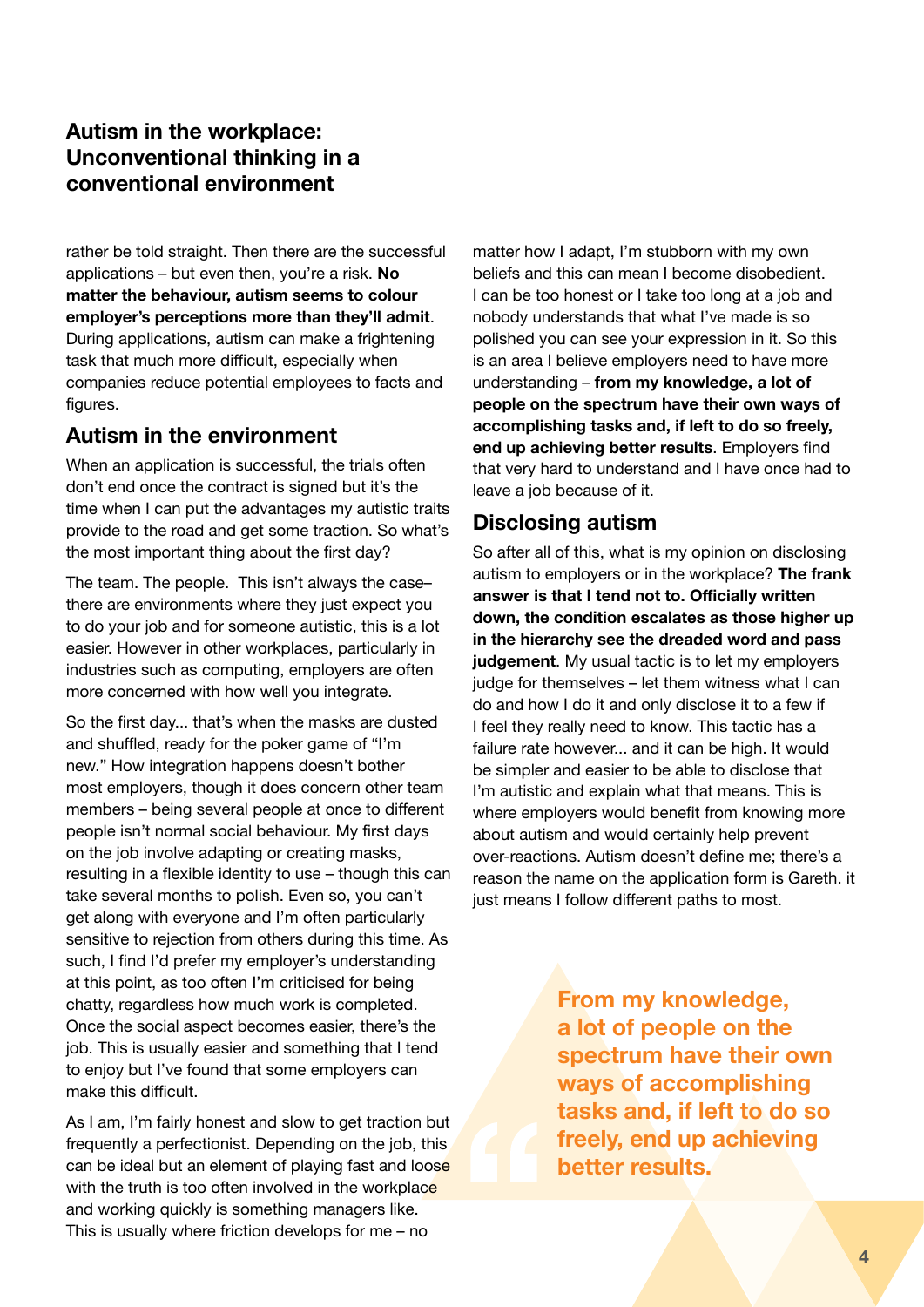# **Georgia Granger**

Georgia is autistic and a disability advocate in Northern Ireland. She is also a political activist and studies linguistics at university, focusing on political and socio-linguistics, with her academic studies, activism and advocacy benefitting from special interests in politics and linguistics. She has worked in several jobs during her studies at university.

I'm a twenty year old autistic student at Queen's University Belfast, studying a BA in English and Linguistics. My autism was missed when I was younger so I did my entire education through mainstream schools with no extra support, and I got 5 A\*s and 5 As at GCSE, 37 in the International Baccalaureate and got into my degree programme where I'm on track to get a high 2:1 or a First. I hope to go on to do post-graduate study of some sort. I've done multiple internships and work placements in different settings, and do volunteering and activism for as much time as I can give to it, usually at least a few hours every week. I have hyperfocus, enjoy repetitive tasks such as copying data or filing things, am really good at researching, and often find solutions that other people don't see. These are all good things that I achieve or experience because of my autism, not despite it. My autism has helped me a huge amount in academia and it has meant that I have really strong interests in certain areas that I am able to volunteer. I also have sensory processing issues, general anxiety, chronic pain and very limited energy levels, again, because of aspects of my autism. My autism affects every aspect of my life, sometimes positively, sometimes negatively and most often neutrally  $-$  it just makes things very different for me than they might be for other people.

My way of working is often intense, with hyperfocus for hours on end and then (necessary) long breaks to recuperate. With hyperfocus, I am able to focus in a similar way to how people are expected to work in exam settings, with high levels of concentration to produce high quality work. The difference is I can do it for a whole day with very few breaks, and without getting distracted or losing momentum. It comes very naturally to me and

was something I did automatically as a child when interested in something, but it also ends up with my brain struggling to focus at all the next day. It's great for meeting deadlines and for being able to deal with multiple tasks quickly. I can spend a morning dedicated to one, finish it, then dedicate the afternoon to another, and I am happy to use it in work settings since it's such a high level of productivity that also has really good quality results. However, I can only do this if I know I'll be able to take the time I need to recover from it — usually the same length of time I was focused for, without any requirements for social or intellectual engagement.

This is one of the ways in which my autism can be difficult to navigate in a workplace. I constantly have to balance how much effort and energy I put into something with whether I'll have the time to recover from it. Obviously I want to give my best to any job but I can't give that level of focus on finishing a project if I know I have to come in to work the next day, or if my work day isn't long enough for me to finish the project. It's really difficult for me to start and stop something I'm working on while that focussed. If I was able to work with flexible hours, it would be much easier for me to be able to put that level of effort into work and be able to get the best results rather than feeling like I'm giving 30% effort to a task, just so I can be able to come in the next day to also give 30% effort, instead of giving 100% one day and taking some time off the next day. I don't need time off every day, and not every task benefits from hyperfocus, but it is a very useful tool that I'd like to be more able to use.

The sensory landscape of the workplaces I've been in has also been very difficult for me to deal with. The work I've done so far has been in offices, doing different kinds of computer-based work. The offices I've worked in were open-plan, where even if I wasn't required to do phone work and didn't have a desk phone, there would be phones ringing and people speaking on them all day — my brain can't "tune out" other noises around me, it always focuses on them and it means I can't really do anything else but listen to them. In one office, I was told that I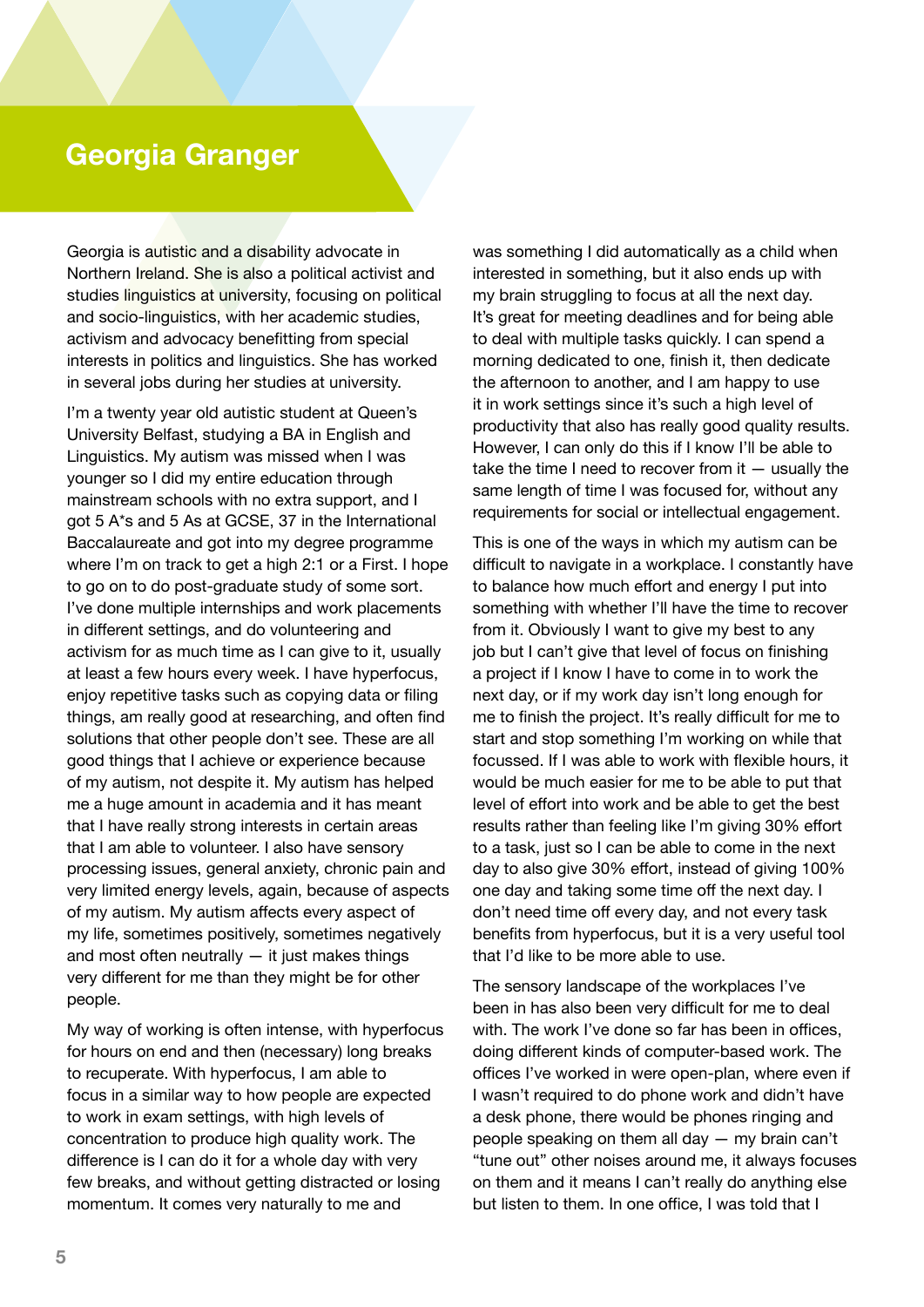couldn't put earbuds in, even without music playing, because it didn't look like I was working even though I was still doing the task I had been assigned of writing content for a website. Office lights quite often make me feel anxious (a sign for me that I'm getting close to a sensory overload) because I'm hypersensitive to light levels and they are usually a bright blue-white light, whereas I work best in dim lighting or with warm-coloured lights. Natural light is also quite difficult for me because of it changing throughout the day so I can't work next to windows. Most office chairs make me fidgety because I prefer sitting cross-legged on the floor. I find it really difficult to work at a regular desk if I'm doing computer work as I'm much more able to focus if I have a laptop on my knee, or at least a keyboard, because then it feels like I have a tactile connection to what I'm meant to be doing. I can work in places with unfriendly sensory environments (since most places have unfriendly sensory environments, I do work in them on a very regular basis), but the consequences are that I will find it difficult to focus. I'll potentially be slightly distracting for other people through fidgeting or getting up to walk around because I can't focus. My work won't be of as high a standard as it should be and I may even have an autistic shutdown which is where I become unable to do anything (including any verbal communication) and would probably have to leave the workplace for a few hours to recover. Working in that kind of place is unpleasant for me and it's also not good for my employer as they don't get anywhere near the kind of work that I'm capable of and aren't getting what they hired me for.

The same as most non-autistic people, I want to do my best at a job that fulfils me that I'm good at, in a place I enjoy working in. However, almost any employment for me means working in a way that is contradictory to how my brain works, in a setting with sensory input that my brain struggles with processing. It means dealing with a set of social expectations that are for someone with a different type of brain to me; that's a challenging thing to deal with for something you do every day. I will already be

making quite big compromises between what feels comfortable to me and what my employer wants. I'll do what I can to make sure I get the desired end goal, it's just that my steps to get there might be a bit different.

I've lived with my autism my whole life and I know it pretty well. If someone is impressed by my CV and chooses to hire me based on it, then they need to recognise that I did everything on that CV while being autistic. All of my references compliment the work I did while being autistic, and all of my academic grades were awarded to me because of the things I did with my autistic brain. **Choosing to hire me based on my autistic accomplishments and then expecting me to work in a non-autistic way doesn't really make much sense.** 

> **If someone is impressed by my CV and chooses to hire me based on it, then they need to recognise that I did everything on that CV while being autistic.**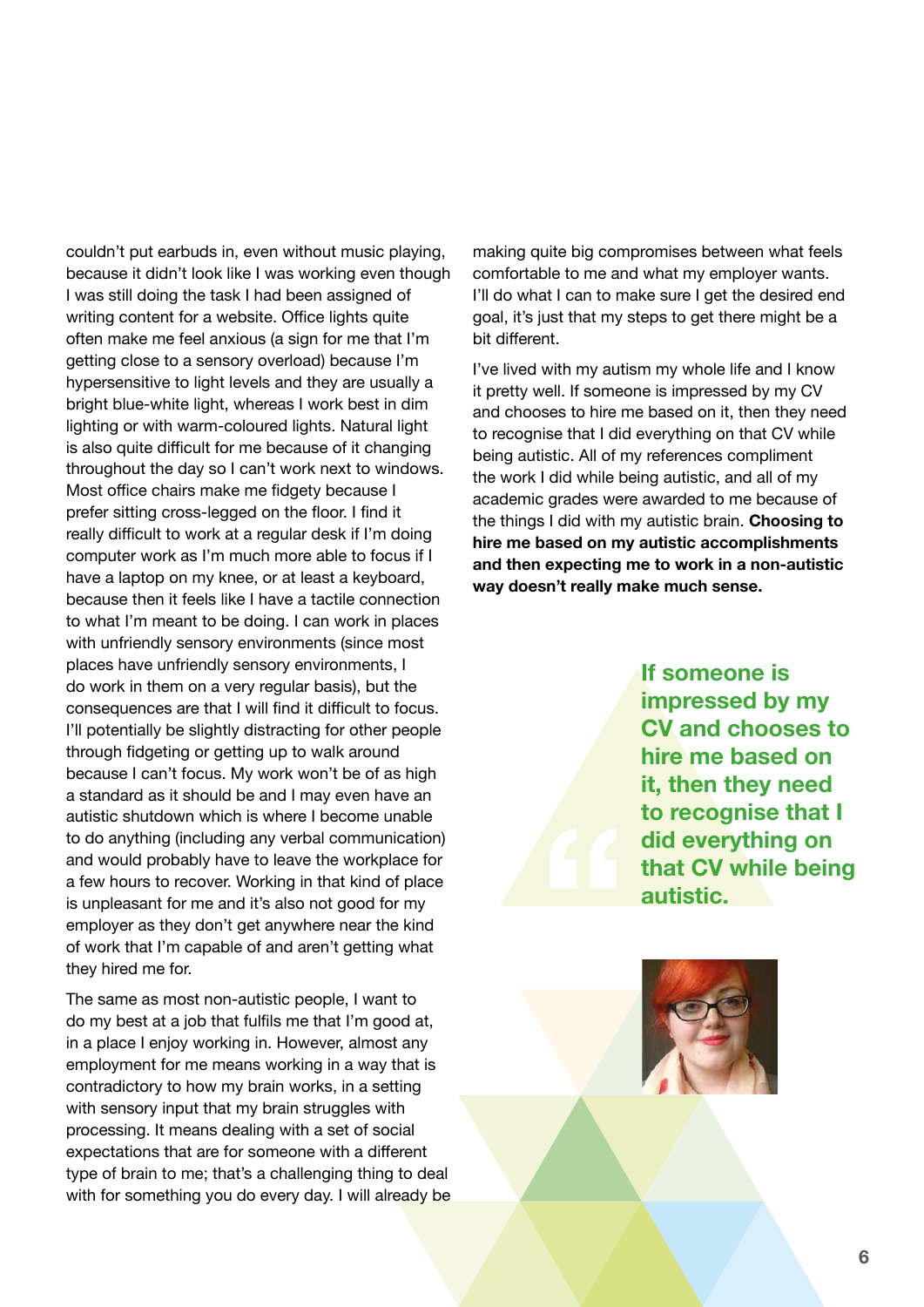# **Jack Welch**

A 22-year-old graduate in English and Creative Writing, Jack has been an active advocate for causes in greater inclusivity of people with learning disabilities in society and for young people to have a role in decisions that affect them. Working with charities like Mencap and Ambitious about Autism, he has a great motivation in looking at how lives for people with disabilities can be improved, as well as a pleasure in meeting the many inspiring people wanting to make a difference too.

His interests beyond social action include current affairs and politics, mixed with reading and travelling for relaxation.

Throughout my education, where I was placed for that entire period in a comprehensive setting, it is from hindsight that having the support mechanisms tailored for your needs at school is a much easier request compared to what is needed in transition to adulthood. Whether it may be assistance in the classroom or extra time in examination, those provisions change somewhat in employment, access as an adult is a more daunting prospect. As a graduate from university, which sadly still stands as a limited opportunity for many of those diagnosed with a learning disability, the assumption may be I have no exceptional considerations for employers to take into account. I am perfectly mobile and with sufficient communication skills that would not need close monitoring.

However, the process of applying for roles can often become a draining process in itself. For many graduate vacancies, some roles require shortlisted candidates to attend assessment centres and partake as any other person in the various tasks throughout the day. Not only having to travel outside of your home area, you will be thrown into group exercises with complete strangers. For many autistic people, such an idea like this will immediately cancel their potential out of the process. In the past I've tried to feel more able in coping with such challenges. In an assessed interview once I had only 15 minutes to plan a response to a scenario which would form the basis of a test by interviewers. If I had perhaps spoken up that I needed more time,

### **Employment and disability: An insoluble barrier?**

or that I found processing new information and responding in such a short space of time beyond what I can excel at, then perhaps I may have stood a better chance of success.

Returning back to hindsight, it is easy to recognise now that the job market is hostile in comparison to the support I received in education. **Being on the mild autistic bracket can make it more difficult to declare what may look like your 'limitations'** as opposed to going into an environment where you are equal among the others, with an equal right for consideration. It is the job of recruiters to emphasise the desire for inclusivity and how they believe the skills of someone with a learning disability can benefit an organisation. Beyond having adjustments or being viewed as 'high maintenance', your contributions and talent that are on offer are greeted with open arms, regardless of the means to make that a success.

Across the UK, a disproportionately low number of people with learning disabilities are currently in employment, with just 7% of adults according to the Foundation for People with learning disabilities with a full or part time role. For autistic people, that is as little as 15%. It stands as a scar in society that many employers are not equipped to support those with more disadvantages than most in life. More than that though, both teachers and employers are not sufficiently accounting for the further demands when employment brings a possibility of greater independence for a young adult just starting life in work, but the many situations attached to that. From responsible management of wages to finding a work-life balance, the pastoral care of those with learning disabilities is more serious when they have moved away from home and are adapting to a new routine in a workplace.

From my own experiences, I like to think myself as adaptable and comfortable within a fast-paced work environment. My typical requests for those that manage me, like not loading excessive tasks when previous ones are still incomplete or sending work documents in an electronic format so I may be able to process them in my own time and if working from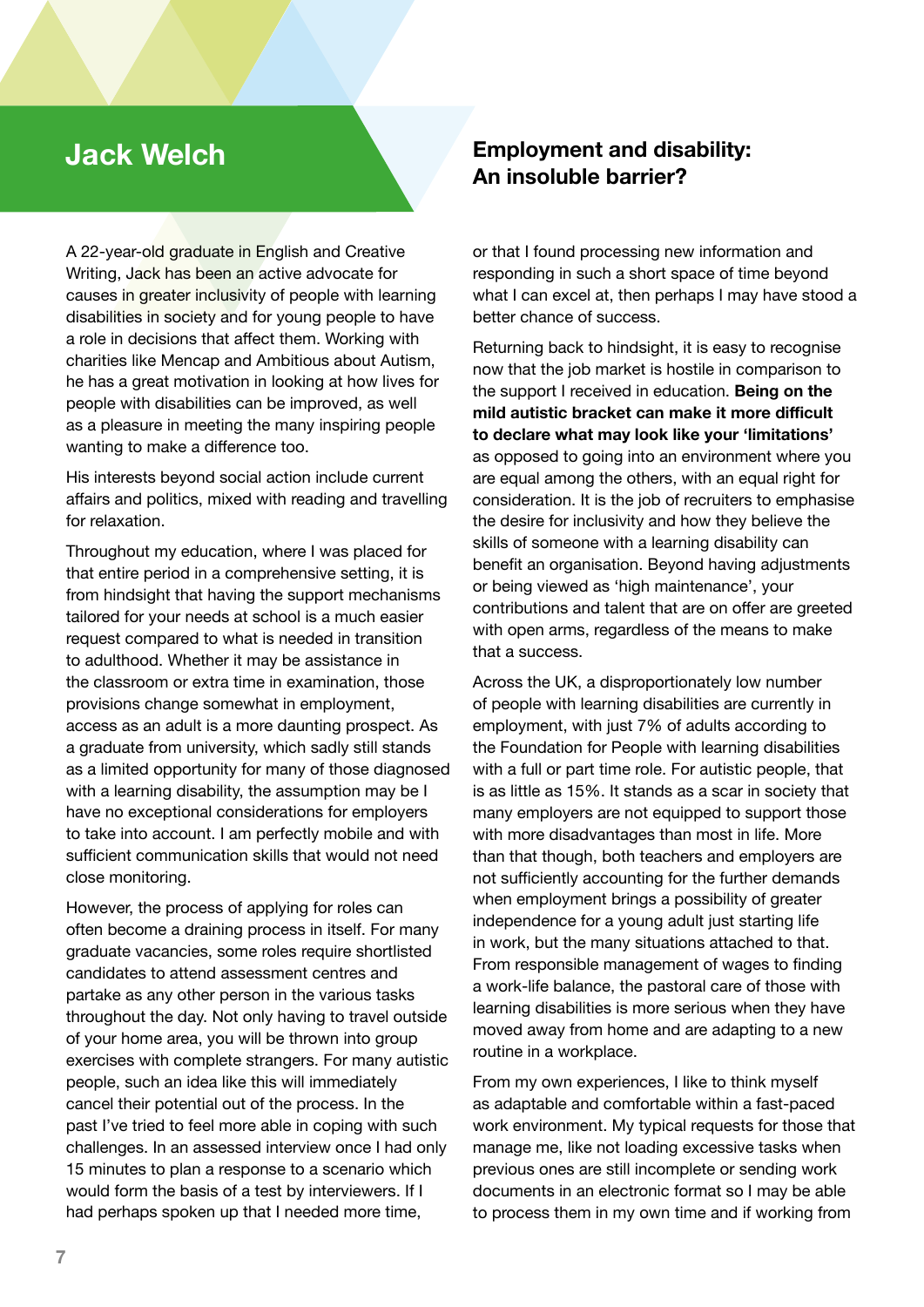home feel to me appropriate adjustments. However, equally it is easy to imagine yourself burdening what could be an already over-stressed and rushed colleague to support on a personally tailored level.

Being in work is the principle of pushing yourself further and to gain new skills that advance your working life, but when it is easy to feel discriminated by employers or faced with prospects of working in both low skilled and low paid roles, the impression of employers not wanting to expand their diversity of workforce can only be intensified. In a Masters dissertation from a former school teacher and adult volunteer in projects I am involved with, her focus on barriers to employment for those with learning disabilities in forms of welfare, bullying and physical capacity. Action on all sides by government to employers can change this – it is not as steep to embrace inclusivity as it may seem and when the potential is not undermined by the disabling factors in disability. An environment which hosts employees from all backgrounds can breakdown those perceptions which poisons society today. Until then, employers will never know of the real assets brought to the development of their organisations.



**Being on the mild austistic bracket can make it difficult to declare what may look like your 'limitations'**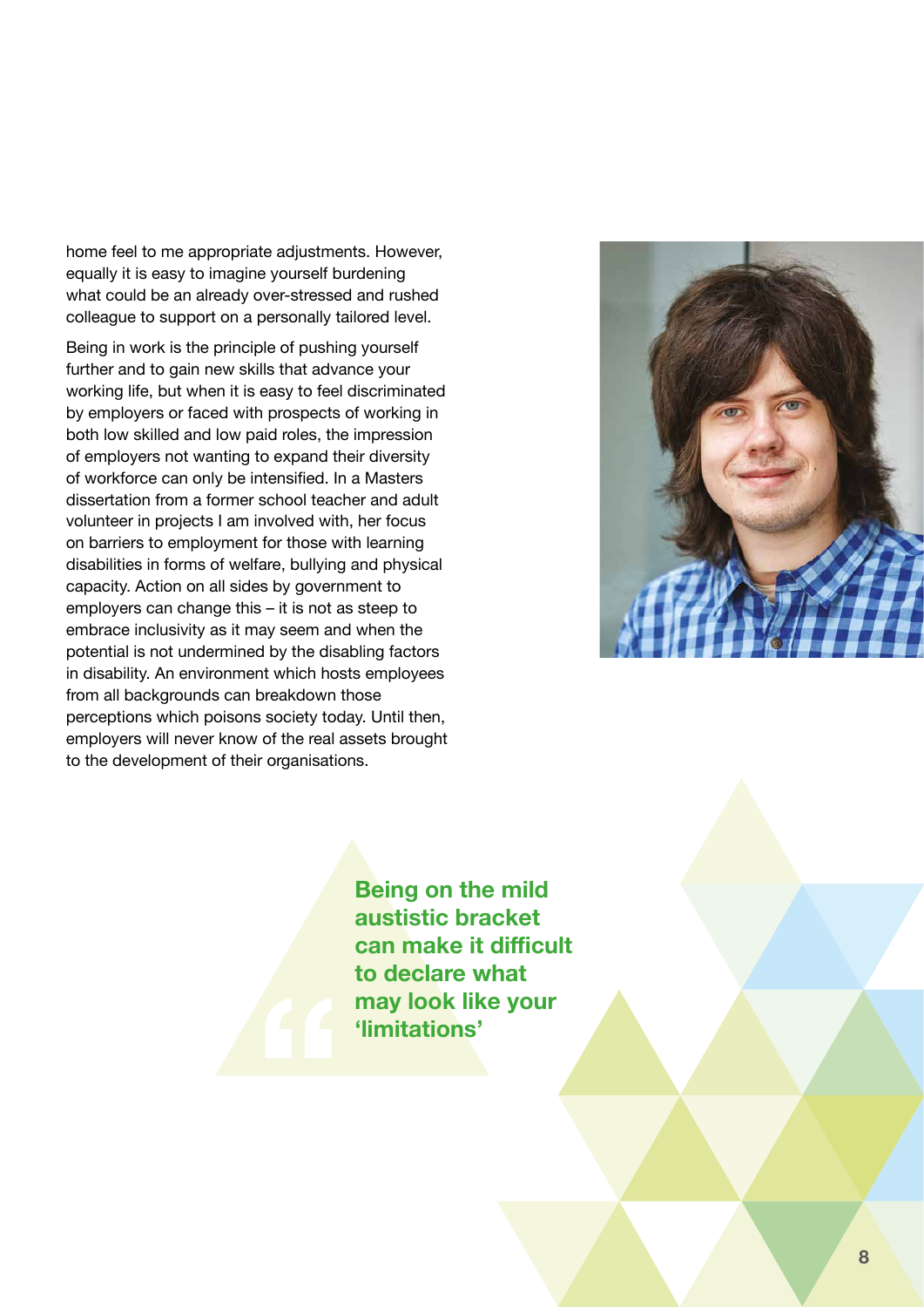# **Craig**

My name is Craig, I'm 35 years old and have a diagnosis of Asperger's Syndrome. I've been exceptionally lucky in that my condition has actually helped me find a niche for my employment.

Like many people who register high on the spectrum I often find that I view the world slightly differently to other people, often much more simplistically, but sometimes I'm aware of far more detail than others.

In my role as a software developer this has been quite a useful tool. On the down-side, I frequently find it really hard to understand new programming concepts. However, when it comes to building an interface for people to use I'm much more capable than most of recognising what's confusing and what feels natural to an end-user.

I only received my diagnosis a year and a half ago so understanding how autism affects me in the workplace is still an on-going process for me. From my late teens to early twenties I've been treated and medicated for extreme anxiety and depression. Having a diagnosis of autism has made such a wonderful difference to how I view my mental health and my outlook on the world.

One of the most tangible benefits I've felt is in the workplace. I no longer feel so angry at myself for being able to pick one thing up far quicker than others, and yet finding something apparently similar being permanently out of my reach. This has really helped me focus my efforts in my career towards more attainable goals.

For the past 17 years I've been a generic 'Web Software Developer', being responsible for all aspects of making programs, from gathering requirements, designing databases and configuring security systems to constructing the front-end (the bit the user actually sees and interacts with).

By understanding my strengths and weaknesses, and how my condition directly affects them, I've realigned my career path towards a focus on the front-end. Since making this realisation a year or so ago, my daily anxiety of going to work has lifted considerably. **I still struggle with the noise and social interactions required to hold down a full** 

#### **Working with autism**

**time position but by being confident that I'm capable of the entirety of my role rather than being strong in some areas and not others, I can face these challenges much more easily**.

As well as making internal changes to my outlook on working, receiving a diagnosis has given me the confidence to discuss my challenges with my employer. I hope that some of the really simple adjustments that have been made for me may be useful for others.

- $\cdot$  1 offset my hours from 09:00 17:30 to 09:30 -18:00. This small change means I have less traffic to deal with on my commute in the mornings and so I can concentrate better when I arrive.
- I moved to a quieter part of the office so that the background noise of the sales team was not so intrusive (I have a lot of trouble filtering out noise, especially voices).
- I got my employer to agree to give me a reserved parking space. This way I can spend my lunch break in my car where it's quiet and I can give my internal 'social interaction batteries' a chance to recharge for the afternoon.

Even with these adjustments in my attitude and working environment, I still find it extremely difficult to hold down a career at times. My urge is all too often to escape to solitude and away from working to timescales and complex specifications. However, by understanding that I'm not perfect but I have real worth in my role, I still make it into work each day. When I have a good, productive day at work it still feels great.

> **By understanding that I'm not perfect but I have real worth in my role, I still make it into work each day. When I have a good, productive day at work it still feels great.**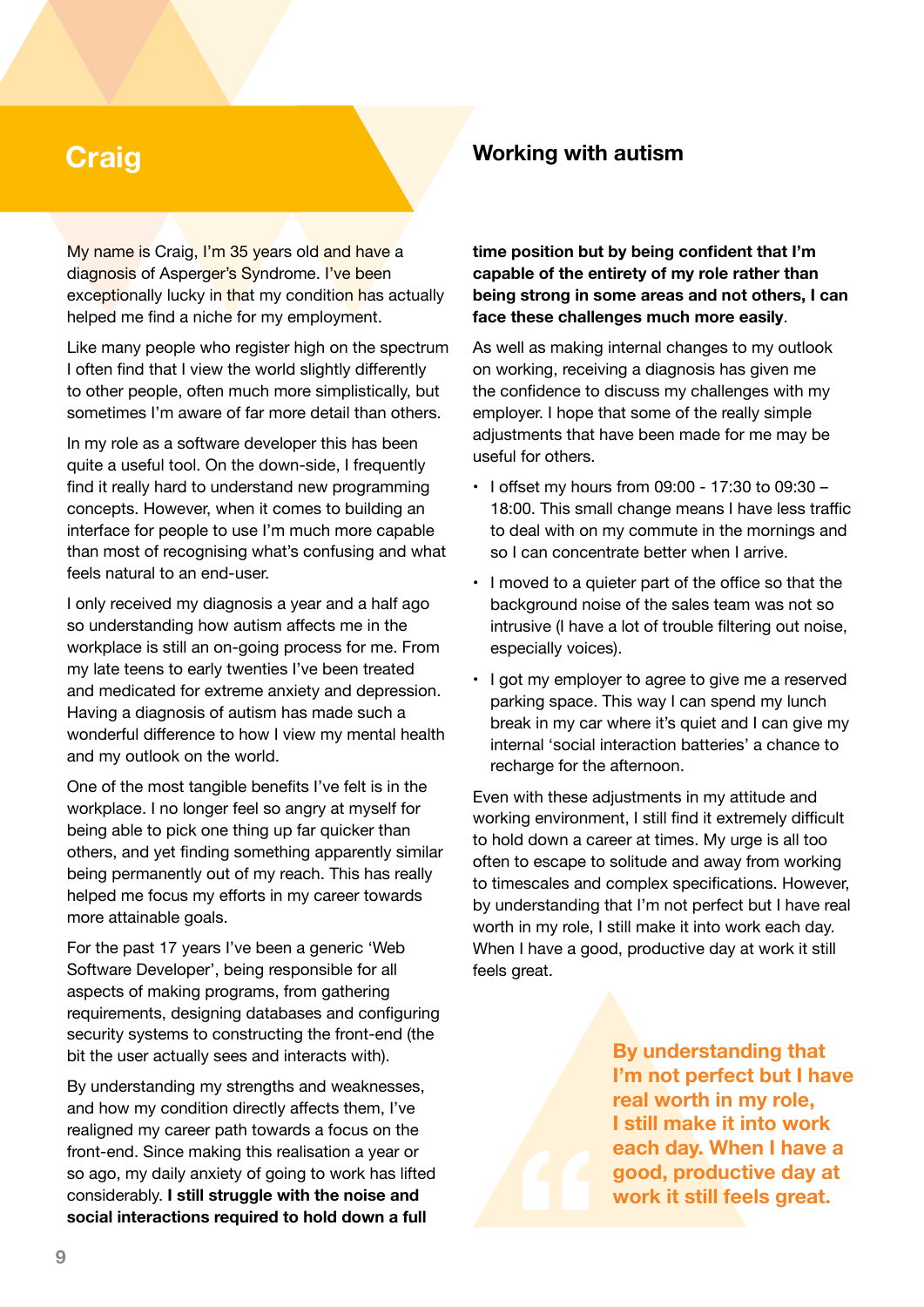# **Becky**

#### Things that are helpful:

- Being able to **listen to music and have headphones** this helps me absorb myself in tasks and **minimise office distractions**.
- Having the option to move round the office to different desks and areas such as sofas as helps to refocus and helps with senses.
- Having **clear points of contact** for any queries or questions I have.
- Being involved at the heart of decisions about me and being listened to about what I need **rather than people assuming the types of things I need or being afraid to ask me**. Then things go undone and it doesn't help me be productive as people close down rather than just asking.
- By listening to me, I always say I am open to questions but despite that people still stereotype me as they aren't confident to ask so I end up being held back sometimes in roles on the basis of people's stereotypes. Instead businesses need to get confident at just asking! And **involve the individual**, they're the expert, rather than meeting about them without them.
- Misconceptions can also lead to people making ill-thought-out judgments about a person's performance and abilities; instead speak to the person! Ensure a buddy is in place who is open to hearing direct answers to things. This is a big struggle as when adjustments go unimplemented frustration builds, I then get told off for saying how I feel about it or for saying I'm entitled to have something. Having a buddy to say how it is without having to worry about, "Oh no! What if I come across as too frustrated or emotive?" can help prevent managers thinking someone is badly behaved when actually they're just upset by not having their adjustments in place. **Buddies also help with wider office understanding**.
- **Perhaps get training in ASD awareness but again don't make assumptions off the back of being told what autism is, as all people are different so should be consulted individually**.

Although sadly firms won't always allow this and it's harder to fund with access to work cuts.

- Don't make assumptions about facial expressions sometimes people think I'm cross as I frown when reading but actually this is because, due to a learning disability, I find reading hard so I'm just concentrating.
- **Don't assume we can't interact with people**: I'm in a client-facing role. People with autism can actually care more about people and what's best for them than some neurotypical people do.
- The hardest relationships are with team members and bosses as these are more intense than the business relationships. Your team are around a lot! **So allowing us space to go somewhere else to work in the building can help ease the pressure**. Also allowing us to express concerns and how we feel without treating it as naughty can help us be honest about what we want to achieve in our career and air things that perhaps need to be changed.

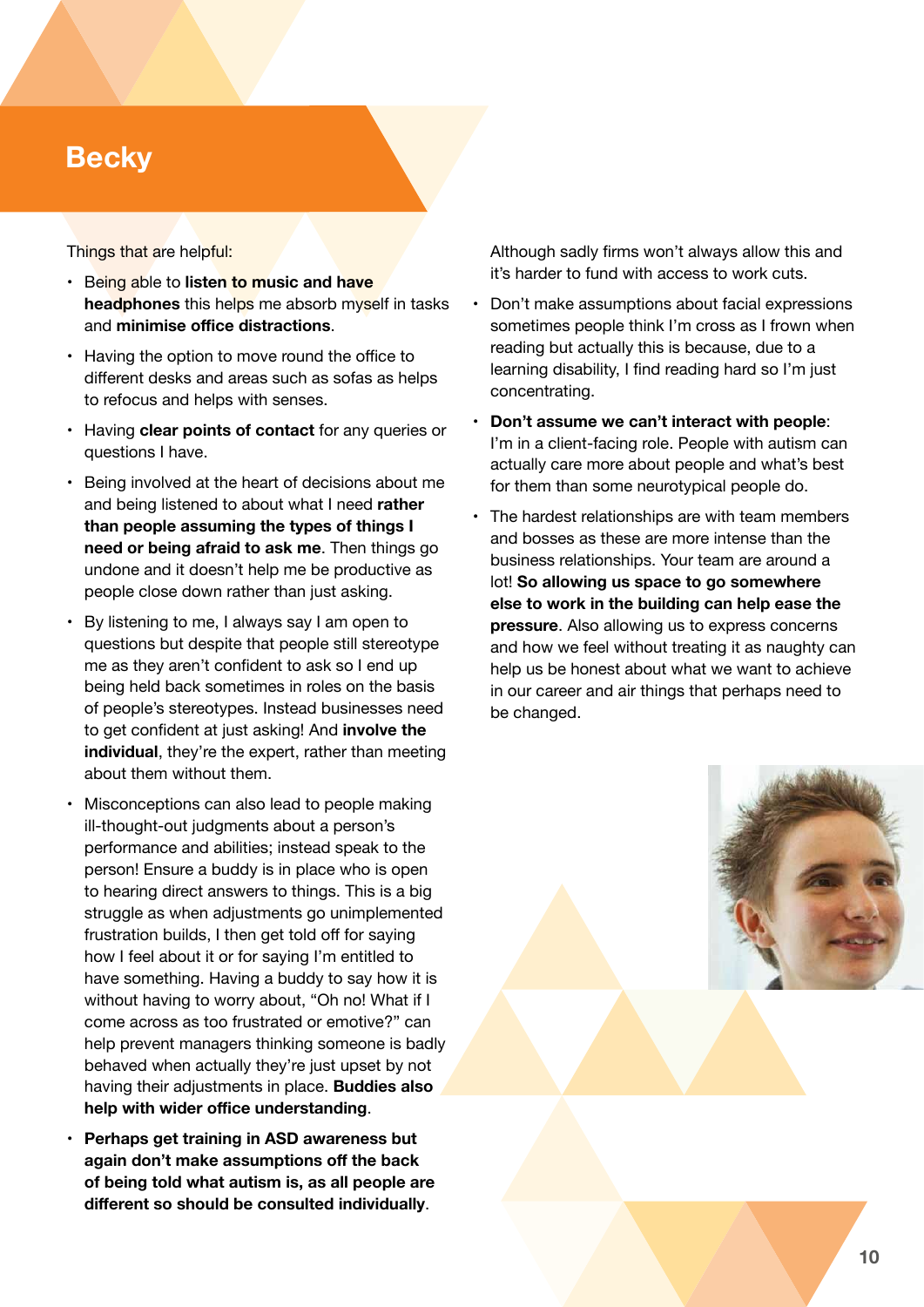# **George Harvey**

My name is George Harvey. I am 21 years old and I have been diagnosed with autism since I was three. My condition has made life challenging for me, but I've always strived to do my best despite my limitations. In recent years, I've been very ambitious about using my skills in creative/professional writing to raise awareness of autism and give motivation to others like me. In the past, I've written for the NAS *Communication* magazine (Summer 2013), and made contributions to books such as *Successful Studying* (2013) and *Making Our Mark* (2015). My dream is to one day write a successful children's book series that touches on disabilities and personal issues.

I have worked as a checkout operator for almost three years now. I've personally never had an experience where my autism has caused me discrimination at work; the people I work with are respectful and treat me the same as any other colleague. However, I think it is important for managers (and the like) to be aware of their employees' autism, if they have it. This isn't to say the condition should be made a big deal of and it should never affect how fellow colleagues see or treat that person. But it will help them to remember that certain colleagues need additional help sometimes.

Whilst it's never happened to me, personally, I have heard cases where somebody was turned down for a job, because of their autism. In other cases, people have applied for things like driving lessons and only informed their instructor about their condition later, which then harmed their relationship. Naturally, not everyone understands the effects of autism and not everyone feels they can deal with a condition they have no experience of. Sometimes there are only certain driving instructors who specialise in teaching autistic students. However, **the fact that somebody has autism should never determine whether they'll be given a job or not**.

The misconception is that because **someone with autism may have learning difficulties, they won't be able to handle the pressures/requirements of a certain job. But if this were true, why would** 

**they apply for the job to begin with? If anything, they have better knowledge of their autism and what their limitations are**. So if they're still passionate about applying for the job regardless, they clearly don't think their autism will be much of an issue.

Of course, **it is still important to inform managers (and the like) about having autism. Just because there won't be as many issues as they might think, it doesn't mean there won't be any at all**. If a person with autism knows their limitations, they'll know if there's something that could pose a challenge to them in a role. If this is the case, they should be given the opportunity to tell managers, recruiters, etc. what they might need - preferably during their application process. Usually these requirements are very small and don't affect a job (or management) too greatly. **The slightest thing, like one-to-one support or being reminded regularly of how things work, will make all the difference to somebody with autism**. And soon they'll be settled enough into a job that they won't need additional help or support anymore.

Everyone's worried about making mistakes, but sometimes having autism makes a small mistake seem big. Managers (and the like) should be aware that autistic employees may be more stressed when starting out, which is why they sometimes need additional help. They should also be aware that just because an applicant requests additional help with some things, it doesn't mean they won't have the skills to do a good job. They just want to be assured that they'll be supported during their early days/ weeks and can settle in more easily. It's not like they'll come into a job and request it be drastically altered just to better suit themselves. If they knew there was too much about a role they couldn't handle then they wouldn't have bothered applying for it.

In my opinion, any kind of application should allow people to say if they have a condition, like autism, and note down some additional requirements they may have. But I don't think this should affect whether somebody will be given a job. That's why I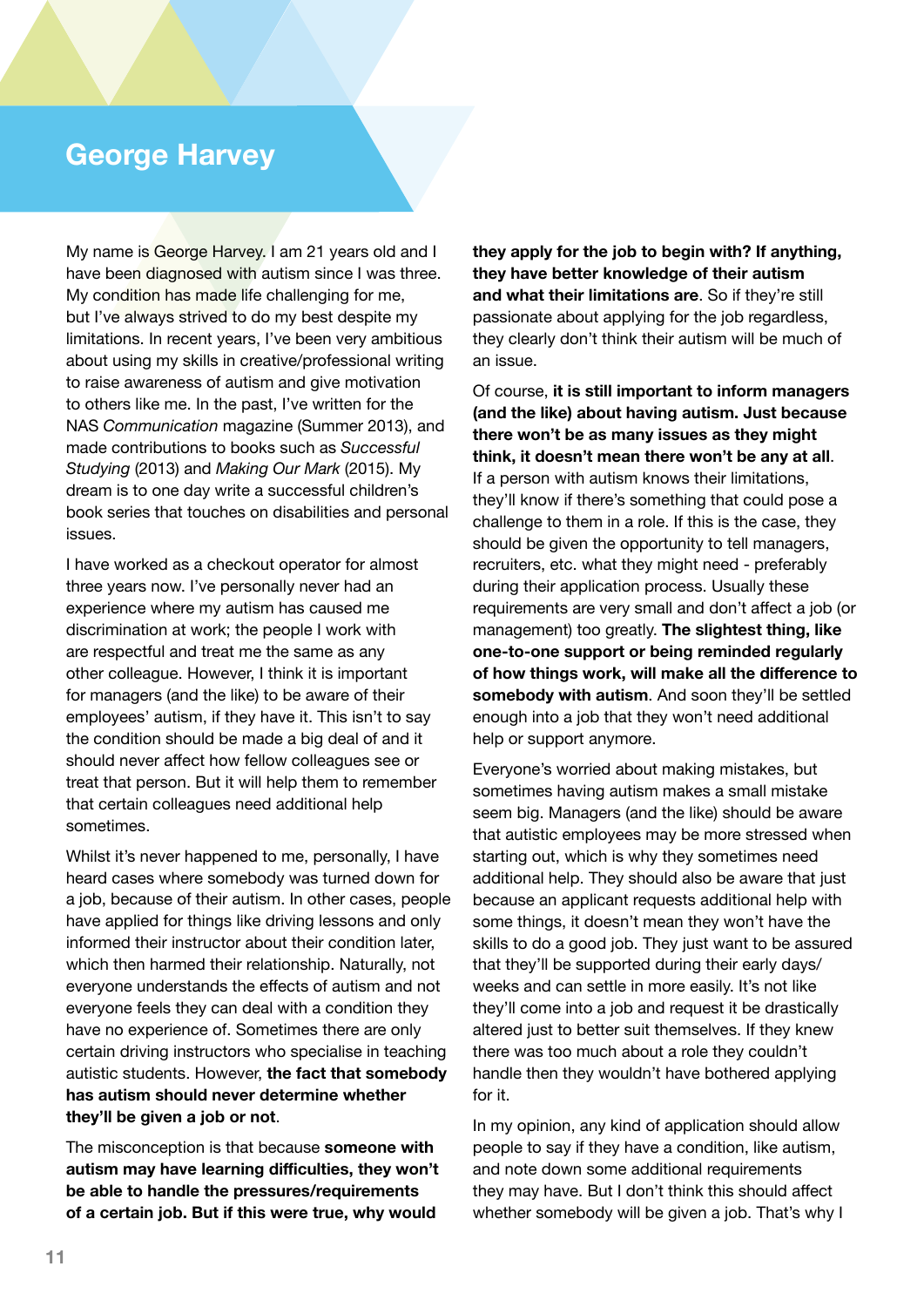think information about disabilities should be given at the end of an application form, so the people making the decisions can judge people on their work skills first - after all, this is what they're looking for in an application. If the applicant really wants to make it clear they have a condition straight away then they can mention it in their profile/summary - in addition to the section at the end. If application forms were completed this way, the beginning would have to state that applicants will have the opportunity to mention their disabilities and requirements at the end, but it won't affect their chances of employment.

One final thing worth mentioning is that **I feel managers (and the like) shouldn't tell other employees about certain colleagues having autism.** This should be left up to the people themselves, so they won't feel like they're being singled out and others won't treat them differently because they know about their condition. People should be given the opportunity to settle into their new workplace and establish themselves on their own. Then they can let fellow colleagues know about their conditions when they feel it's appropriate. Even to this day, there are people at work who don't know about my autism. But I prefer it that way, as I don't always like to make a spectacle of my condition. I only bring it up when I feel it's necessary.

In summary, what I'm saying is this. Employability should be decided on a person's work skills and (sometimes) their experience. Although an applicant still has the responsibility to tell employers about



their autism, how much it's made an issue of should be left up to them. They will know their limitations and requirements better than the employer, and they'll know how often they want their autism brought up in conversation. It's up to the managers, employers, etc. to be prepared and offer additional help when, and only when, it's requested.

Some workplaces have the things I've mentioned in place already. But if all of them did, people with autism would feel less concerned about their ability to be employed and the community would be a better place.

> **Just because an applicant requests additional help with some things, it doesn't mean they won't have the skills to do a good job... if anything, they have better knowledge of their autism and what their limitations are.**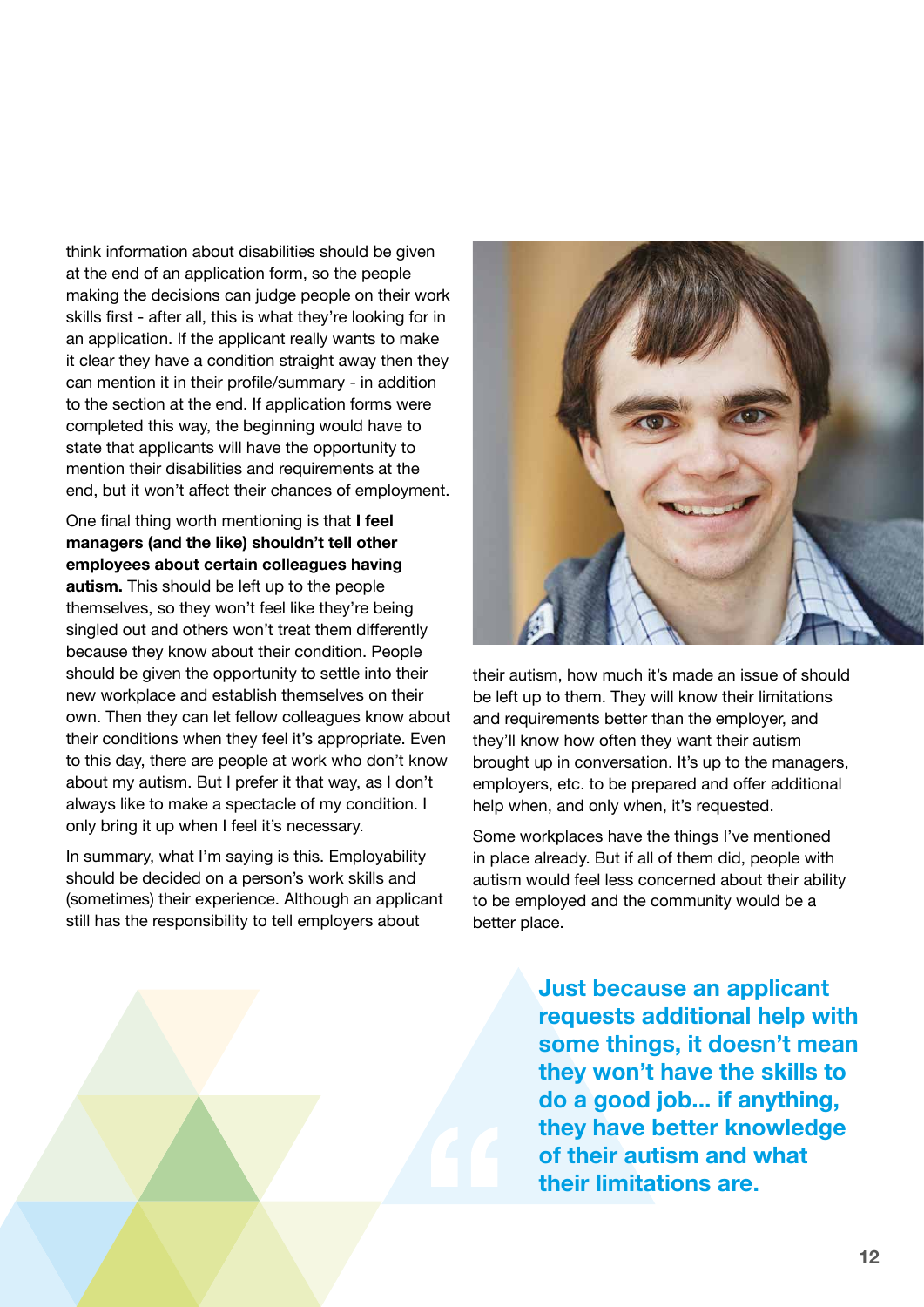# **Fern Adams**

I have just completed a degree in Politics with International Relations. Prior to university I spent one year volunteering in Uganda where I taught in a primary school and worked in a medical clinic. Since starting university I have spent a year studying in Toronto, worked as a research assistant, worked in a soup kitchen and worked with international students. I am now looking at working for a Non-Government Organisation in Eastern Africa before hopefully returning to university to study for a Masters and PhD in Forced Migration and Refugee studies. I was diagnosed with high-functioning autism as a teenager.

Having just finished studying at university, I, like all other graduates, am facing the 'real world' of work. While I intend to return to university again in a year for a Masters and then hopefully PhD, I am keen to be able to get paid work experience in the meantime.

This has proved more difficult than I expected. Jobs that describe themselves as having social trips for staff, working in an office from 9-5 and having to cope with commuting at rush hour are all things I look at with absolute dread. However, before even facing the stage of getting a job there are plenty of other obstacles in the way first. A particular one is the interview, or rather getting to an interview. Considering I really dislike public transport and have absolutely no sense of direction (I was still getting lost in my third year at university) travelling to an interview is the most challenging part. I normally have to do a practice run which means arriving extra early. I need to check, double check and triple check the transport situation, I get very stressed being on transport and have to do all this while wearing an uncomfortable outfit. By the time I arrive I normally have a headache and am close to completely shutting down due to having taken all of the stress I can in one day, as a result my adrenaline has already gone by the time I start answering questions. My interview performance therefore I often don't feel is my best. Most of the jobs I have managed to get have been carried out over Skype or have been very close to my home environment.

When I have managed to get work, some paid but mostly voluntary, I have really enjoyed it and often get thoroughly involved. Jobs such as waitressing and working in large noisy and bright supermarkets are out due to sensory overload and reduced motor skills, I have as a result ended up with more unusual and diverse work experience. The more challenging the task at hand the better. I have worked as a research assistant, TESOL classroom assistant, helped found a voluntary run pay-what-you-can cafe that looked at reducing food waste and volunteered at a food kitchen for people who were homeless and on low incomes. But the most enjoyable, rewarding and successful experiences have been internationally based.

While many people would associate the idea of someone with autism and international work as two spheres that perhaps would not work and should not be mixed, I have found that in many ways the opposite is true. While not every person has the same experience, I have found that for me autism manifests itself outwardly in a working environment through anxiety, lack of grasping social clues, dislike of office talk and inability to sit in an office from 9-5, five days a week. Working abroad however often makes these challenges easier to deal with and sometimes completely gets rid of them. Everybody moving to a new country faces nerves, and often have to learn the social clues, customs and how to fit in. For a person with autism, this has often applied to them within their own country also. Therefore they are by no means a novice at being the odd one out and having to put effort into what is going on around them; which for a neurotypical person would not normally be something they have dealt with. Put the neurotypical in an international environment and they have to learn the skills to pick up the things that they would normally find easy; the autistic person by comparison is several stages ahead having done this all their life. Similarly office small talk can become much easier as you can use this time to find out about the country and culture. It is expected already that you might not understand the conversation around you so it is explained and other people want to know about your culture too.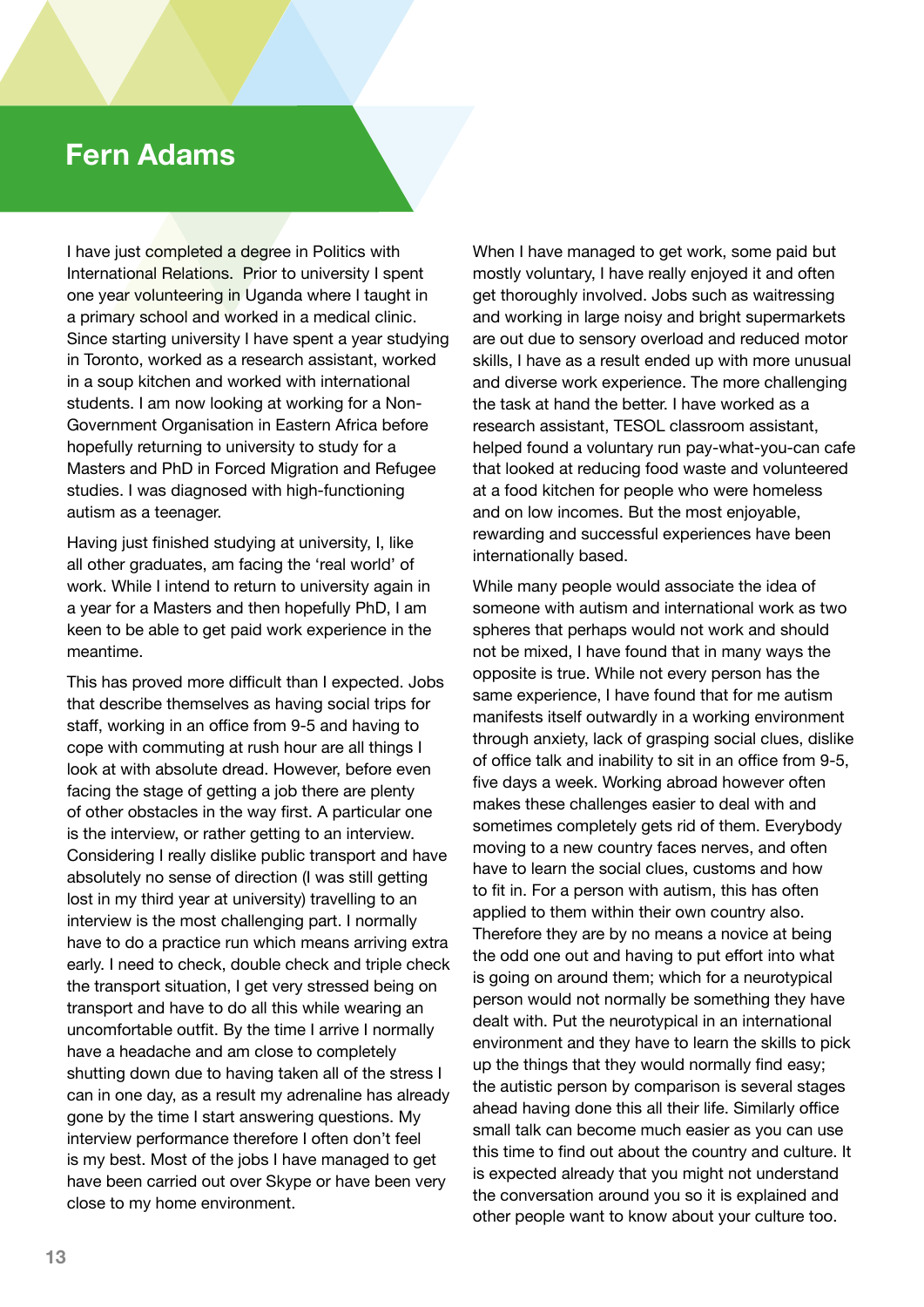

Furthermore, international work provides handbooks in living that your own country might not give you. Going abroad, it is likely you will pick up a country guide which will provide detailed instructions on things such as public transport, customs, etiquette, and how to do various tasks. These are things you would in your own country just be expected to pick up and know how to do; something not always so simple for the autistic person. Alongside this I have found that anxiety tends to be less severe as well. I think this is due to the fact that as there is so much information to collect, and everything is so new, there is less time to think about being anxious. When anxiety does occur it is often easier to find reasons why this is the case which then makes it more logical to deal with. In the UK, I may get anxious getting the bus I have been getting for weeks and not be able to provide myself with a logical reason as to why this is, therefore my anxiety will increase further creating a vicious circle. Working abroad I am able to work through these sorts of anxieties in a more logical manner, as they make more sense to me and others.

Having spent a year living and working in Uganda with Project Trust, it became apparent that in other cultures it can be the case that autistic traits are not given such a negative stereotype as in the UK but are viewed as skills and talents. In Uganda, autism awareness is fairly non-existent; however traits such as determination, hard work and the ability to remember and collect knowledge is valued more than in the UK. During my time in Uganda I started off teaching a few subjects in a primary school but by the end of the year was head of two departments and school first aider. I also worked in a medical clinic where I started off by cleaning equipment but by being keen to pick up skills and knowledge by the end of my time I was dispensing medication, looking for malarial parasites under microscopes and assisting in basic operations. The skills I have that are directly related to my autism allowed this to become possible.

For many autistic people I know, a lot of time can be spent in work and elsewhere trying to combat stereotypes and in proving what they are capable of.

Being frequently told by people or asked 'if you're autistic, how come you can talk?' or 'how come you managed to make it to university?' can lead to a determination to prove people wrong and that you can be successful in your own right. I think from this skills are developed which can be invaluable to employers as well as being useful in starting your own business, enterprise and projects successfully. For me, hearing someone say that something cannot be done, makes me want to try and see if this is true. Having grown up in a world that tells you that you cannot achieve and that you will have x, y and z problems has made me more likely to try and achieve things that would not normally be done. Without this I would not have studied in Canada for a year, worked in Uganda or helped set up a cafe that aims to provide food for donations only. Working in jobs, it has helped to give me the drive that if something needs achieving and looks difficult I am not afraid to tackle it or look at alternative ways it can be achieved. Just because something may not appear straightforward does not mean that it is impossible.

Being autistic has by no means made employment impossible. As a result of being on the spectrum I face difficulties other people will never have to consider; but I also have strengths and skills that can be utilised that other people may find harder to achieve or may not have. Autism therefore really offers itself as a 'glass half full or half empty' when examining it in an employment setting. I think which one it is though really is up to the individual, employer and the rest of the staff.

> **Having grown up in a world that tells you that you cannot achieve and that you will have x, y and z problems has made me more likely to try and achieve things that would not normally be done.**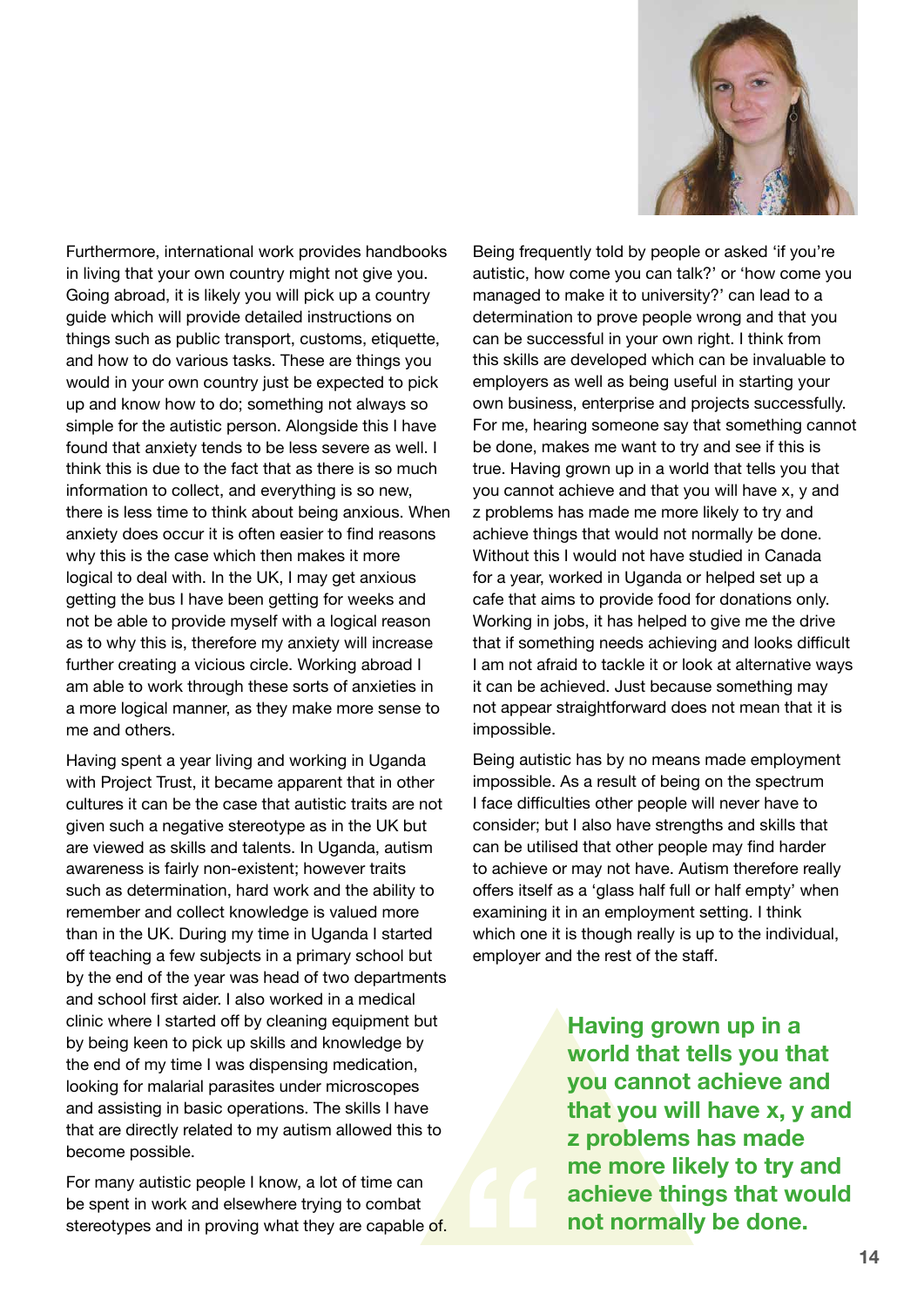# **Alex Lowery**

Alex Lowery was born in October 1993, and diagnosed with Classic Autism at the age of four. When he was seven his IQ was 73 and his parents were told not to expect too much. Despite this Alex has exceeded everyone's expectations. He is a public speaker, author, trainer and autism campaigner. In his short life he has met with MPs, won awards and helped to arrange an 'Autism into Employment' conference. Alex's motto in life is that you have to keep on moving forward despite whatever difficulties you face. He's written a book about his life with autism called *Thinking Club: A filmstrip of my life as a person with autism*.

The first time I ever got a feeling of the workplace was back when I was 16. I had some work experience in my father's office. I did some basic jobs like stamping post, printing and indexing. I found that I kept on having to do the same job for hours on end. I got extremely bored. Now, don't get me wrong: I know that office work isn't the most fun job to do for anyone, but I especially struggled with it. I found that I got so bored that I simply couldn't keep my attention on the work. I also wasn't great at hiding the fact that I was bored. I started to exhibit stereotypical autistic behaviours which stuck out to everyone. My dad's colleagues started to worry about me when they saw me. They thought perhaps I was unwell. They also may have interpreted my behaviour as being rude. None of these things were the case. I was just really struggling to cope with the job because I found it so stressful. A lot of the jobs I had to do, I enjoyed to begin with but after a while I just got really tired of them, and couldn't help but really struggle to cope with them. I remember thinking 'when I come to look for a job when I'm older, there is no way that I'm going to work in an office'.

Five years later, I still stand by the fact that there is no way I could cope with working in an office. Issues like this are a few of the many, many reasons why it's so hard for adults with autism to find work. It's hard to find the right job that suits the right individual. There is also the issue that employers and colleagues rarely understand the condition.

This was even the case for me when I did this work experience at 16. Sadly, only 15% of adults with autism in the UK are in full time paid employment. However, we know that many, many more can work and want to work. There's just such a lack of understanding and support out there that it's extremely hard for these adults to find work.

I think that self-employment can be one of the best options for adults with autism. If they have the necessary support, self-employment can work well, because they can go into business doing something which they're good at. Many people with autism have gifts and/or obsessive interests. They'll likely have a really high level of knowledge in their favourite subjects that they may be able to use to their advantage. It can be a good idea to broaden out an obsessive interest or gift into something they may be able to make a career out of. If they're obsessed with politics, maybe they can get some form of job working in politics. If they're obsessed with films, film reviewing and criticism, maybe they can become a professional film-critic. As well as having autism myself, I have an obsessive interest in autism, and I've managed to use my high level of knowledge and insight into the condition to my advantage.

As a teenager, I was worried I may become one of these autistic adults who would never get a job. I remember at the age of 14, I saw men with autism in their twenties who weren't doing much with their lives. They were maybe doing one college course after another but they were doing nothing else in life. I've seen autistic adults who literally spend their whole time walking around town. I've even known some autistic adults who are just stuck indoors all the time. I remember thinking 'I do not want this to become my future'. I am now in my own business, delivering talks around the country on the subject of autism.

It began when I was 17. I was asked to do a talk for an audience at St. John's Ambulance and the speech went really well. I was then trained in public speaking by Autism Cymru. I kept on getting more and more opportunities to speak for audiences.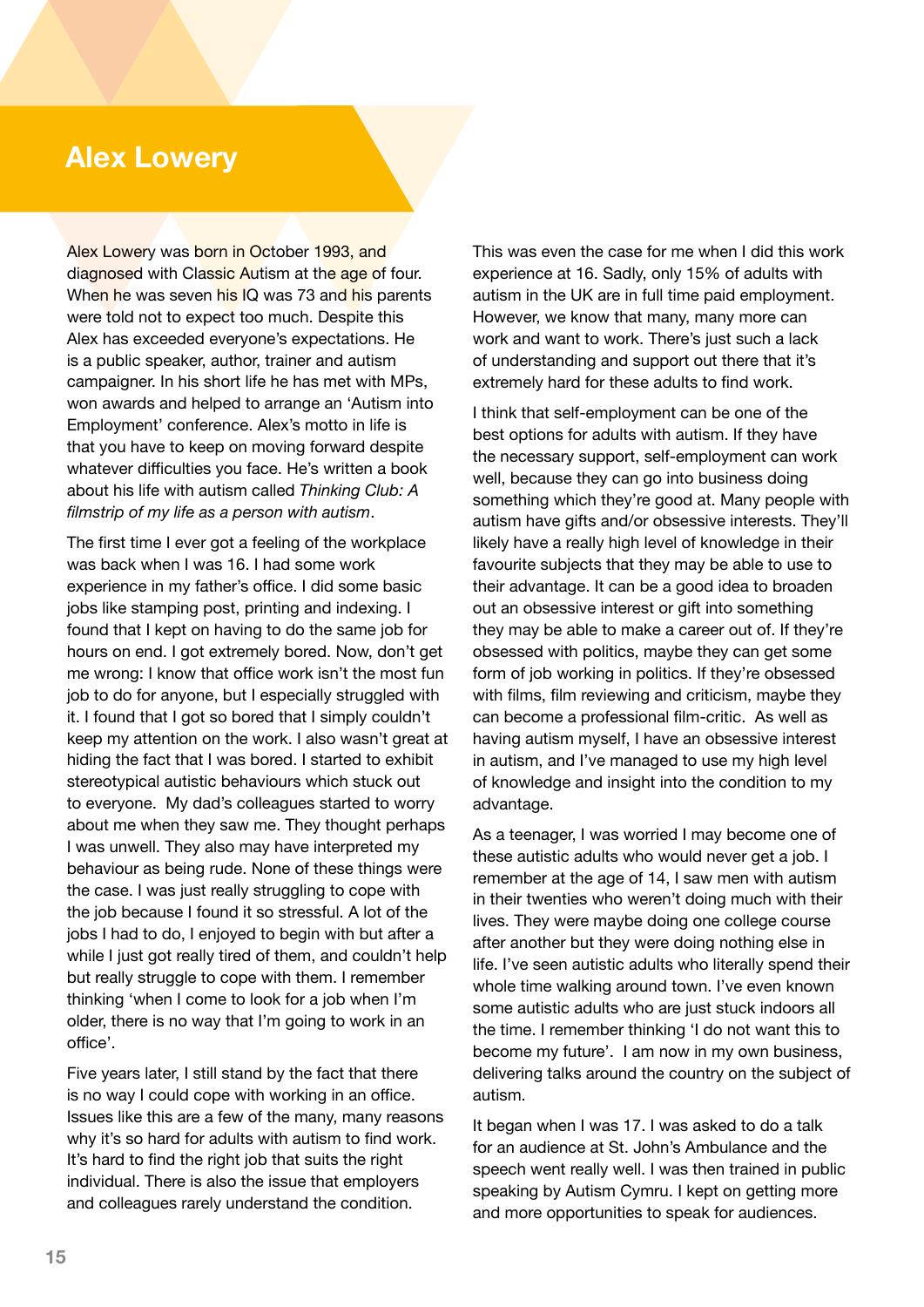It eventually led to me going into business doing public speaking on autism. I became self-employed in around August 2013 at age 19. I am very happy that I now have a job; it's like a dream come true. But this doesn't change the fact that at times it has been hard. I've found the job exhausting, and I do have a tendency to only focus one task (for my job) at a time as opposed to focusing on everything. This can be a disadvantage when there's such a lot to do.

It's quite clear to me that there is no way I'd be able to do it if I didn't have all the support from my family. My mother is involved with everything and will take me to do some of my talks, although when necessary I get support from someone who's paid through access to work. My father manages the accounts, my sister-in-law built my website and designed all my leaflets and business cards. I strongly believe that with the right support and the right job, individuals with autism can thrive. There are also many benefits to employing a person with autism.

I am, with the support of my family and a number of organisations, running an 'Autism into Employment' conference in Wales, because of how much this struggle to find work is a growing problem for people with autism. As well as raising awareness I would like to set up a support group for adults with autism. I would like to get funding for social skills training and self-employment support for this group.

**Sadly, only 15% of adults with autism in the UK are in full time paid employment. However, we know that many, many more can work and want to work. There's just such a lack of understanding.**

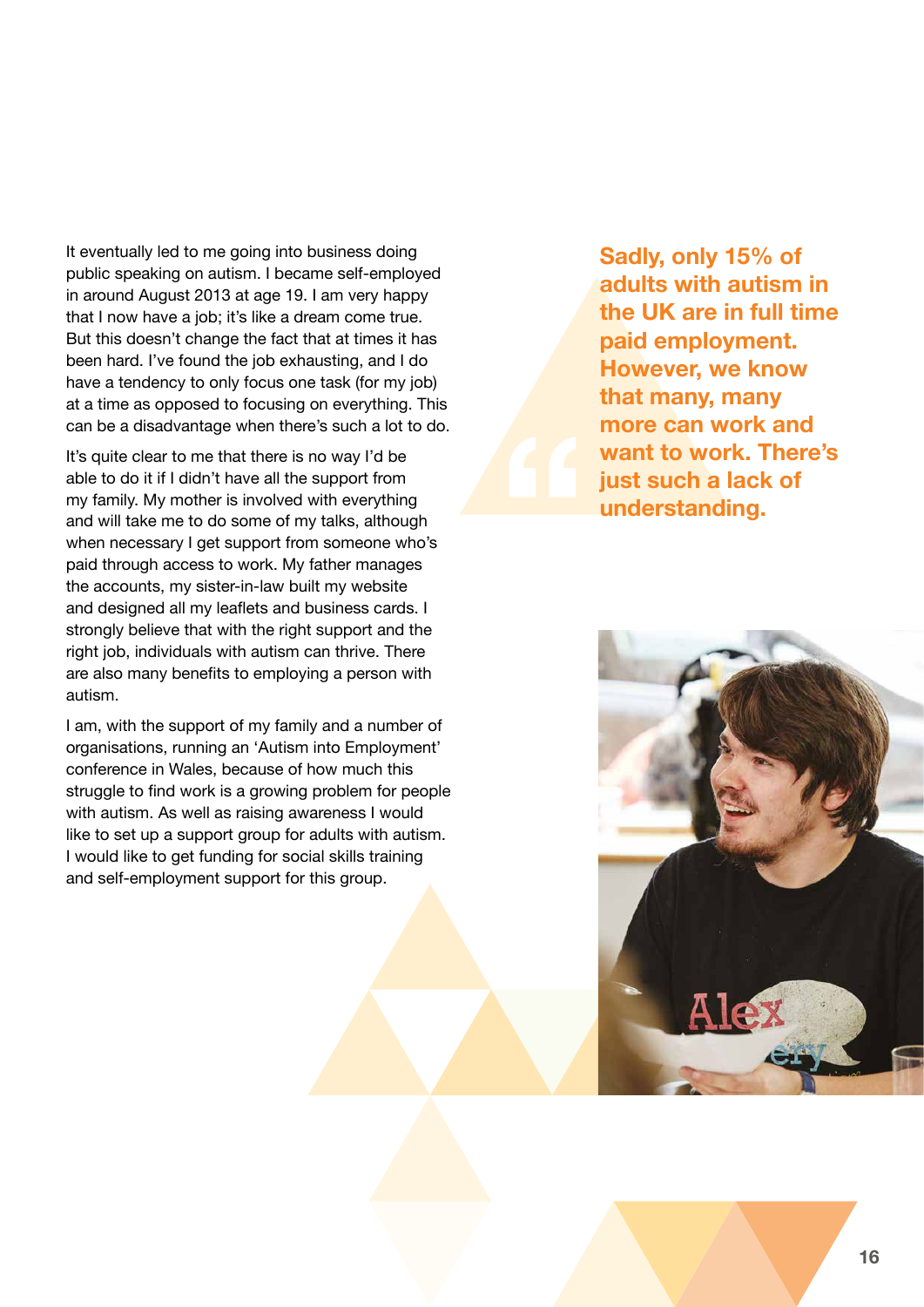# **Dami Benbow**

Dami Benbow is the Participation Coordinator for the charity Ambitious about Autism working on a new civic engagement project for young people with autism: myVoice. He was diagnosed with ADHD in his early childhood and autism when he was 14 years old. Dami started his journey in youth participation when he was elected deputy young mayor of Lewisham at 15 and then went on to become a volunteer youth worker for the project helping young people from disadvantaged backgrounds use politics to improve their lives. Dami has recently completed a degree in politics and parliamentary studies from the University of Leeds where he completed a one year political internship before taking up his role at Ambitious about Autism. Everything Dami does is driven by the singular goal of giving young people the opportunity to discover where their passion lies, in the same way he was given that opportunity when he was 15.

Every young person growing up struggles to think of their place in the world, what their future will look like and whether they are going down the right path. Every young person feels this, that's why it's called growing up. That process, however, is complicated when you receive a diagnosis of autism. I received my autism diagnosis when I was 14 years old and all of a sudden my world had changed. I didn't even know autism existed until I was diagnosed with it.

I always thought there was "something" wrong with me, I was diagnosed with ADHD at five and I was different from the other kids, I was constantly getting into trouble at school but I always thought that was just me. However now there was more concrete reason to explain my "behaviour". This didn't mean that receiving a diagnosis of autism made things better however, I now saw myself as disabled, I was less of a person, there would always be things I would never be able to do. Now you may read this and think that is ridiculous for someone to think, but try to put yourself into the mind of a 14 year old whose entire experience of "disability" came from the mainstream media.

Although I am sure there are some who will criticise me for not having a more positive view of disability

could you even really blame me for thinking that way? 25% of autistic people progress to further and higher education, 26% of university graduates are unemployed and only 15% of autistic people are in full time employment. These statistics are shocking. Maybe the reason I felt so bad about my diagnosis, and the reason why so many people across the planet are uneasy about themselves when diagnosed with autism, is because we as a society treat people with autism so badly. By denying people with autism a role in our society we not only lose out on valuable talents and skills but we also deny those very people the ability to discover for themselves exactly who they are.

I consider myself very lucky; I was able to buck the trend. I did manage to progress past secondary education and into university. I was able to complete a parliamentary internship and I am now working a full time job as the Participation Coordinator for Ambitious about Autism. This was not an easy journey, however, and my successes and failures in each of these positions were in direct correlation to how much support I received.

At university I was very lucky to have got a 2:1 in Politics and Parliamentary studies, I very nearly failed. I owe my success at university to the fact that when I eventually owned up to the fact that I needed support, it was very forthcoming from my student support officer and the university disabilities team. Without these people pushing me to stay in university and not let me fail myself it's safe to say that I would indeed have failed my degree and my story would be very different to what it is now. I am in debt to these hard working people who pushed me to become the very best I could be. **My experience at university is testament that with the right support any person can achieve what they dream**.

My experience in Westminster was completely different. I completed two internships over the course of a year with two employers. The first employer I worked with was very apprehensive at first and I will also admit that my behaviour initially was not conducive to a working environment.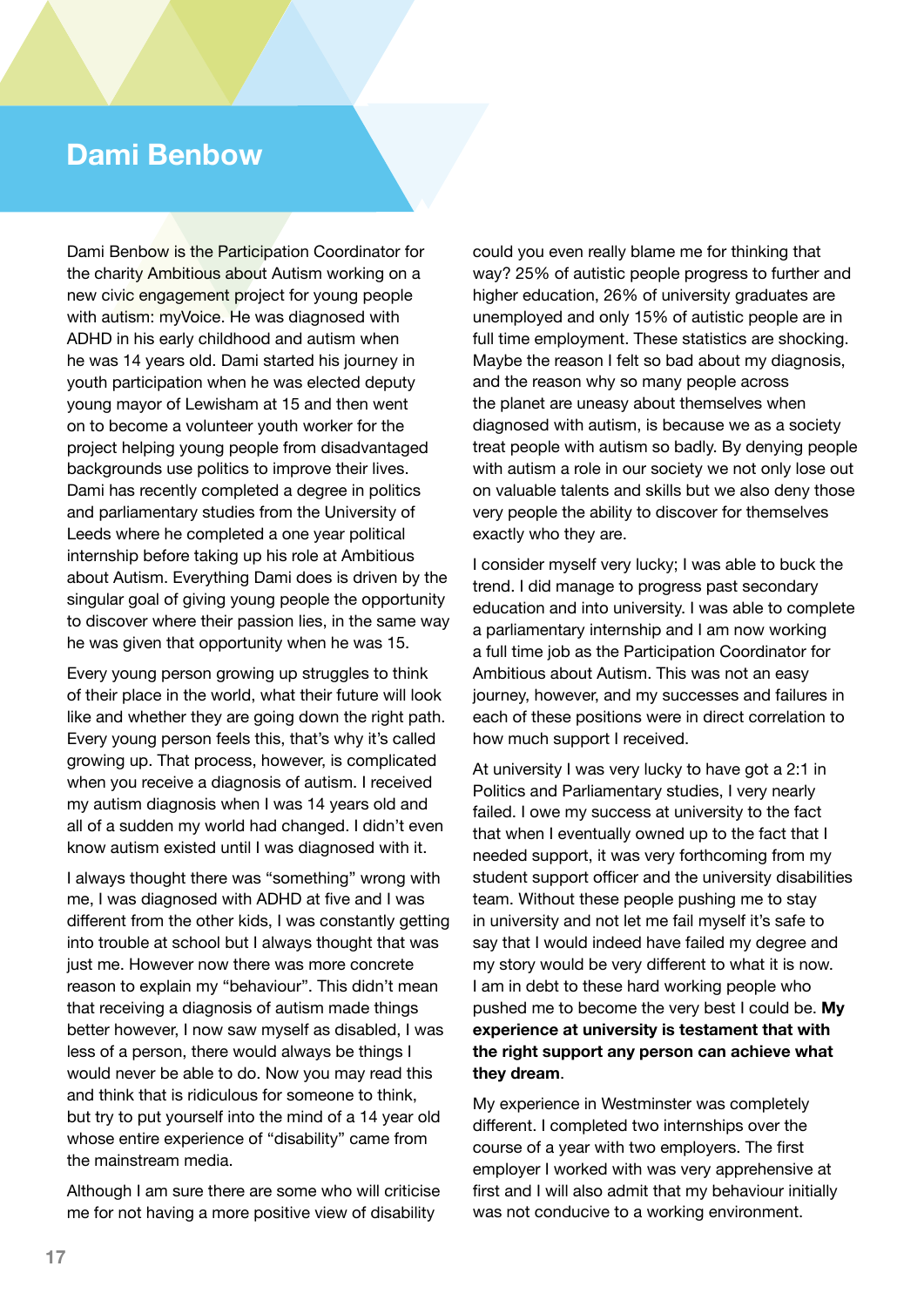

However after a disclosure of my autism to my office manager and a slight change to my working environment I was able to do extremely well within the office. Despite being an intern I was able to do the same job as my colleagues and they were very sad to see me go. My second internship however was nothing short of disastrous. Being told by my colleagues that "autism was a made up diagnosis so that people can get away with whatever they want" should have let me know exactly what I was getting myself into. **A lack of support coupled with bullying from my colleagues left me extremely depressed and my ability to work suffered hugely**. The day I left that internship was the happiest day of my life and its results still mark me to this day. It is because of that experience that I no longer want to go into politics and my lifelong dream is now dead. It has also affected me professionally as I am now constantly second guessing every piece of work that I do and I am constantly on edge that the work that I do is never good enough.

It's important to note that not every story has a happy ending but at least my story ends on a positive note, if you want to find a happy ending you will have to ask me in 70 years. I was extremely lucky to experience only three months of unemployment before getting a job in January 2015 at Ambitious about Autism as their Participation Coordinator. My job is to help young people with autism aged 16-25 become active citizens in their communities through the myVoice project and I am able to draw upon my extensive experience of being a volunteer youth worker for 10 years prior. I do not think I could have found a better place to work especially after my previous disastrous internship. As an autism charity it's not surprising that Ambitious understands what it is I am going through and gives me the support to become as effective a worker as possible. At Ambitious I am able to play to my strengths and my colleagues are able to recognise when I am going through difficulties and adjust accordingly.

Having this job has let me rebuild my shattered confidence and self esteem. I may not be perfect but I am able to do this job to the best of my ability.

Most importantly of all I am able to make good on the promise I made 10 years ago to myself. After extensive help from youth workers after my diagnosis to develop my passion for politics and allow me to see my place in the world, I swore that I would not rest until I was able to give this same opportunity to other people. Through my job I am now able to do just that making sure that young people with autism receive the same care and guidance that was provided to me. No person wants to fail at life, nobody wants to be written off and as long as I am helping people who were in a similar position to me navigate this complex and difficult world I will always be able to go to sleep with a smile on my face.

My journey through life is not over and the future will bring what it brings but we can all do our little part to make sure that people with autism have the same life chances that other people have.

**Sometimes all that is needed is a little understanding, making adjustments needn't be expensive and time consuming**. One thing is clear however: **every time a person with autism goes through life thinking they have no place in the world we as a society have failed. When a person with autism thinks they will never find employment we have failed as a society. When a person with autism is bullied out of their job for no fault of their own we have failed as a society. Autism does not need to hold someone back in life, with the right support a person with autism can go on to do great things**. All we need to do is understand autism, so I ask the question: why has it taken us so long to reach this point?

> **My experience at university is testament that with the right support any person can achieve what they dream.**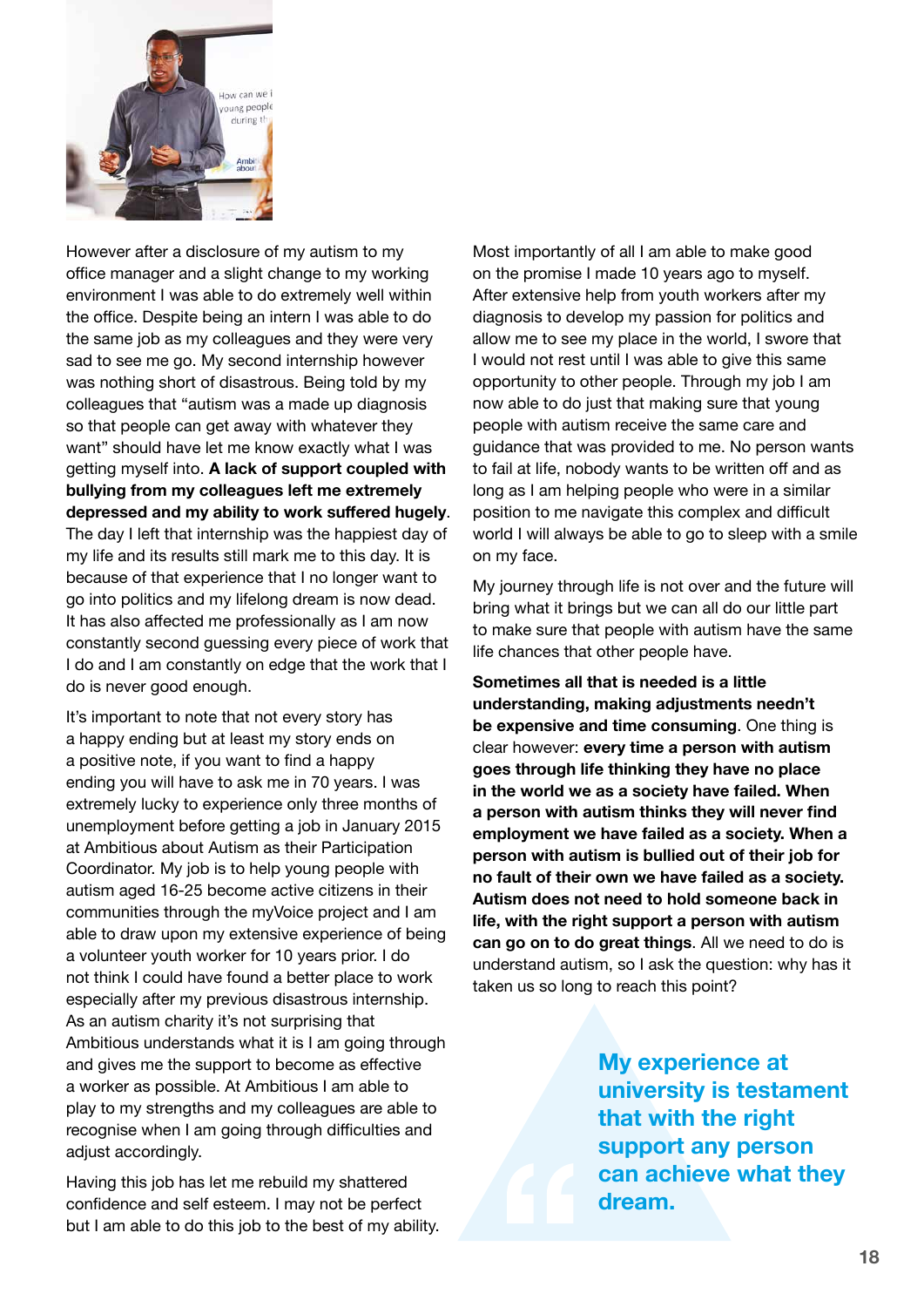# **Anonymous**

Like many people on the autism spectrum, I have more than one diagnosis. I have a diagnosis of bipolar disorder and a working diagnosis of Asperger's syndrome; and as I sort of have two separate diagnoses, sometimes my symptoms overlap or even contradict. That said, I will try and talk through my experience of employment and what concessions have been and can be made in my context with reference to one or both of these.

First off, the interview stage is very important. In an interview review I was told I often talked 'off topic' this is a symptom of Asperger's predominantly but also is very apparent in individuals with bipolar when in a higher mood. I can be prompted to stay on topic with reminders. I also have trouble maintaining eye contact and then I'm accused of being 'disinterested' or 'not listening', it should be kept in mind that this is a common symptom of people with Asperger's and I am listening.

Unfortunately and in the case of both bipolar in a low mood and Asperger's, it often takes me a little more time to understand and process information so there may be a delay in answering questions. I have the opposite problem in a high mood where I will answer the question too quickly and may provide an irrelevant answer; in this case I can be urged to slow down.

In my current job, I initially found things very difficult. Although I had disclosed my disability, my employers were not aware of what type of symptoms might present themselves. As a carer I was expected to work nights, I expressed concern that my health would be affected if my sleep pattern was disturbed. I was urged 'to try nights' and see how it goes which I did and I unfortunately became psychotic and was hospitalised. This was partly my fault as I should have had enough self-awareness to refuse to work nights and get a doctor's note to support this, but I wanted to fit in to the job as much as possible and show how committed and eager I was. Shortly before I was hospitalised I rang in sick, saying 'I hadn't slept at all during the night' and was greeted with the reply somewhat sarcastically, 'What should I put on your absence form? Just very tired?'

This is the first point I would like to make about employment and bipolar disorder: it is very important for me to maintain a regular sleeping pattern and to get enough sleep, as not having enough sleep will trigger an episode. Therefore, to any prospective employers of those with bipolar disorder, I would urge to take your employee's sleep more seriously than those without and not to undermine sickness based on lack of sleep as it will likely indicate something more serious. After my episode in hospital, I was removed from night work and my shifts were also made shorter (they are usually 13 hours). If it is possible for someone with bipolar to start and finish work at the same time every day, this should be put in place as it helps control circadian rhythm or your bodies awareness of when it needs or doesn't need sleep, something people with bipolar have trouble controlling and will often veer between oversleeping and under-sleeping.

What also happened after this was my employers read my 'crisis plan' which I made in the mental health services. Previously they were not aware I had such a thing. If you have a 'crisis plan' then it is important your employers read it, if you don't have one and feel you need to, you could make one and include symptoms that can be recognised when approaching crisis. The most important and obvious symptom for me is 'Rapid Pressurised Speech'. This is a very common symptom for bipolar people approaching mania but a lot of people have idiosyncratic symptoms, including twitching your head or being very wide eyed.

I think anyone with any type of disability should have regular opportunities to talk to management which I am lucky to have during supervision meetings. At the same time I think discussion of the individual's wellbeing should be confined to these meetings, something which hasn't been provided in my case. Often my manager will keep asking me how I'm doing and in front of others which I feel disrupts my privacy as it is not treatment afforded to the other employees. It also makes me feel 'babied' and makes me wonder about management's trust in my self-awareness, which in turn makes me feel insecure and fixated on my own presentation.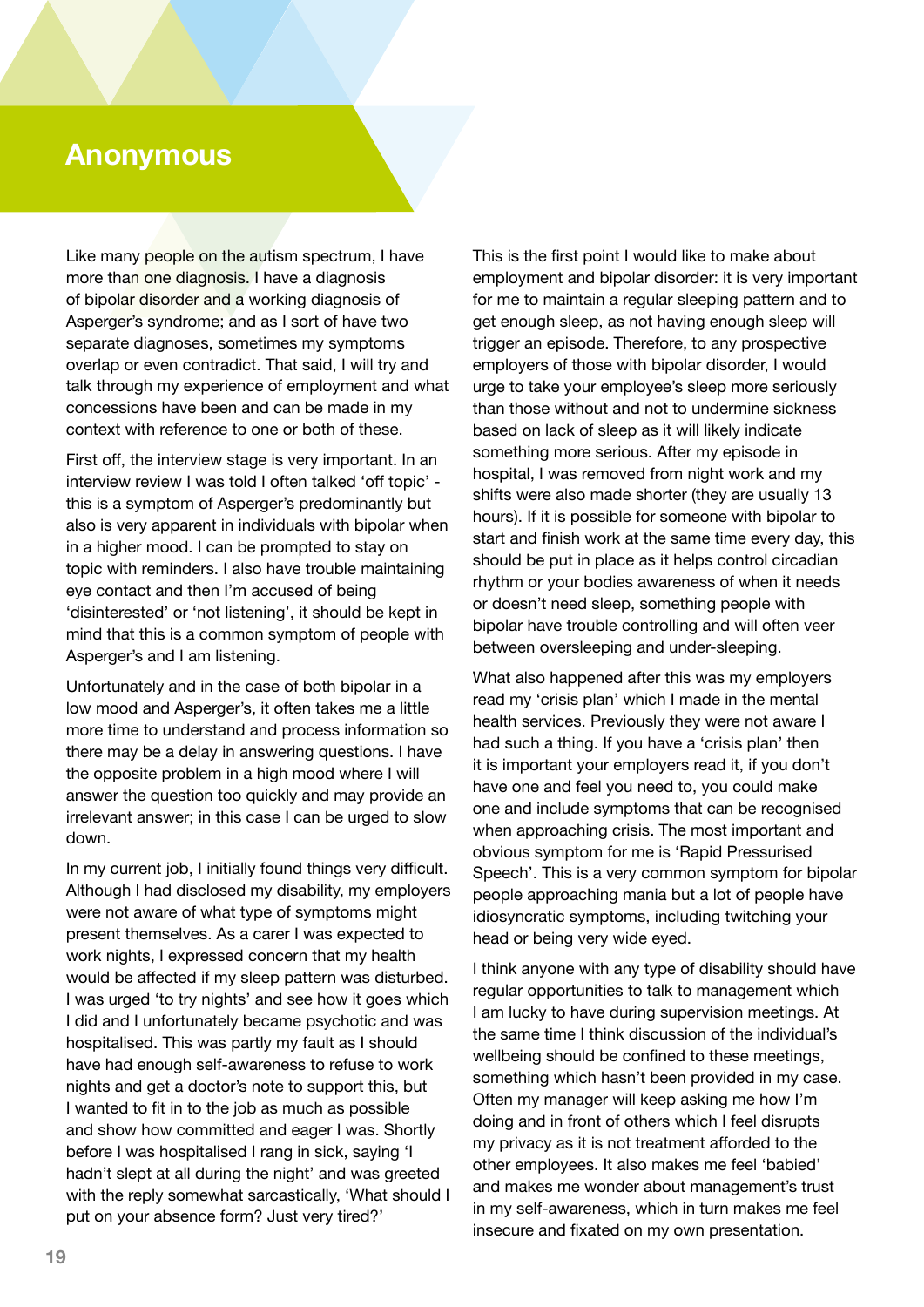# **Gary Burge**

My name is Garry Burge and I am 43 years old and live in Brisbane, Australia. I work at the University of Queensland Social Sciences & Humanities Library as a Service Support Assistant. I have been in this job for almost 10 years now and will have a 10 year anniversary in March 2016. I will be taking Long Service Leave and am looking forward to a trip to Europe in June 2016. Although the workplace is challenging it has provided me with the opportunity to travel and have some quality of life. It has also allowed me to write a book which I self published *I Want To Work: An Asperger Story*. This book also contains a foreword from Dr Tony Attwood.

Finding a job has been difficult, for even though I was doubted in terms of my academic ability, going to university became a reality in 1994 when I was granted admission into the University of New England in Armidale, Australia. University life was a struggle as I find it difficult to make friends. My difficulty in school caused me to fail the first year of university in 1994 causing me to be excluded for one year. I never gave up in my determination in getting through and after completing a tertiary preparation course at the recommendation of the University of New England, I was granted re-admission in 1996

after showing cause that I met the requirements of the university's standing committee. After working hard, and only failing a couple of units, I was able to graduate in 1999 with the degree of Bachelor of Arts.

In my spare time I advocate as an adult on the autism spectrum and have my own website at http://www.garryburge.com. I have also assisted in setting up a support group for adults on the autism spectrum in Brisbane and know of adults who also advocate for autism on a worldwide scale. This is how I met Jonathan Andrews who advocates in the United Kingdom and Chris Mitchell who works for Autism Works (http://www.autismworks.co.uk) in the United Kingdom. I also know some other adults in New Zealand, some parts of Europe and in North America. My advocacy work connects me to more and more adults on a worldwide stage.

**If you have a 'crisis plan' then it is important your employers read it, if you don't have one and feel you need to, you could make one and include symptoms that can be recognised when approaching crisis.**

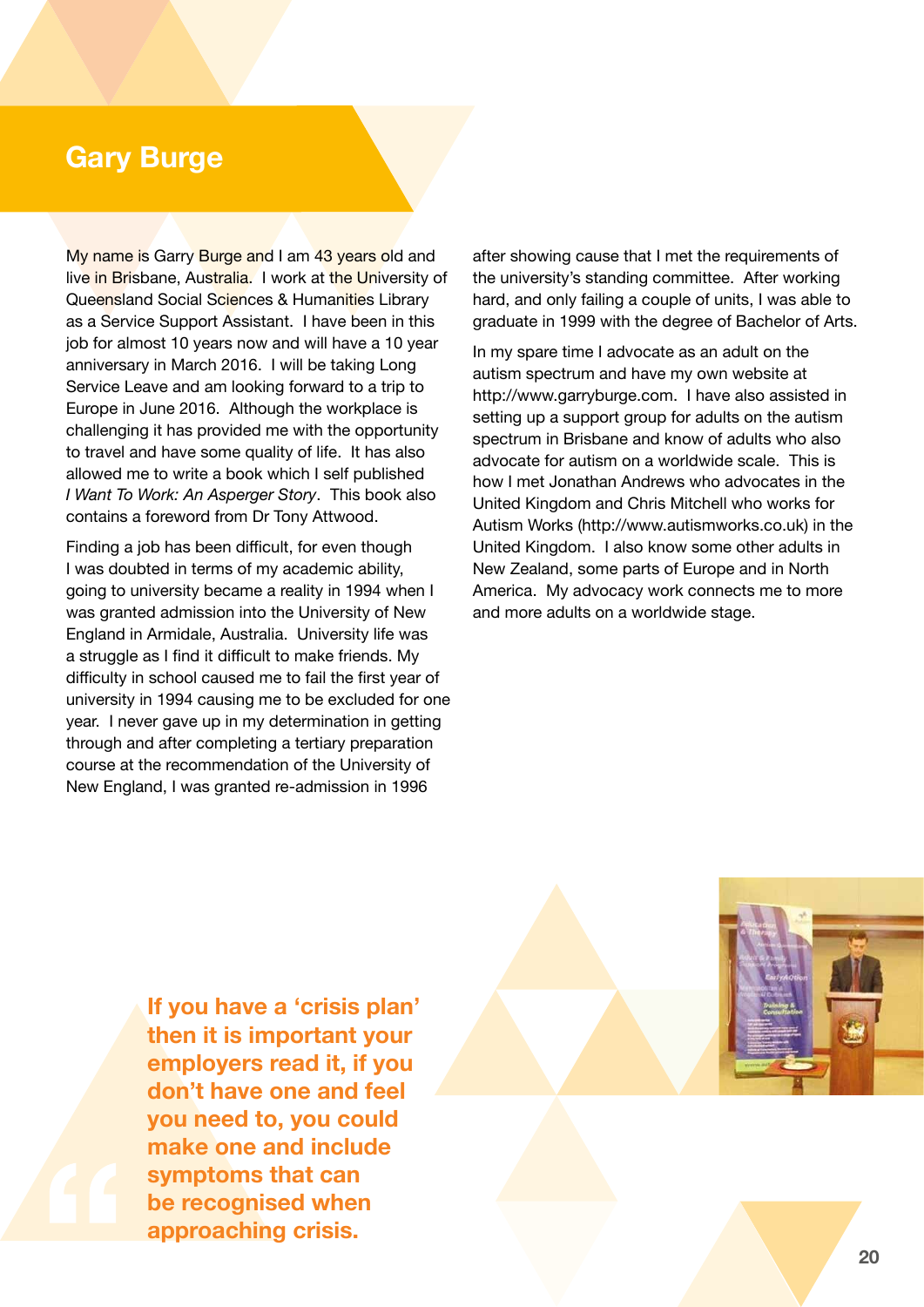# **Conclusion**

This is just the tip of the iceberg when it comes to autism in the workplace. With around 1 in 100 people now estimated to have some form of Autism Spectrum Disorder, and roughly 30 million UK workers\*, that's over 300,000 autistic people in the UK alone who either work, or are able to. Unfortunately, the latter is true far too often – only 15% of people with autism are currently in full-time work, despite the great benefits we can bring to the workplace. Beyond qualities such as high attention to detail, honesty, loyalty, working longer hours on average and punctuality, each person is different and can bring unique skills to the workforce – as the stories above have outlined.

It's important not to fit autistic people into a rigid box. Many of us are skilled in IT and computing, for example, but this should not be taken to define the entire spectrum – others can bring skills to academia, law, business, teaching, and many other areas too. Our skillsets and personalities are as varied as any other group of people – there really is no sector autistic people can't contribute to.

More needs to be done to raise awareness of autism in the workplace, especially since – with diagnosis rates having increased exponentially in the past 20 years, and the rate of autistic people attending university rising incredibly fast – companies will soon have many more people with autism applying to them, and hopefully working for them, than they have done before.

Autistic people did (and still do!) exist in older generations, but went largely undiagnosed – millennial autistic people, by contrast, will have likely grown up with the diagnosis, understand it and themselves better, feel more comfortable discussing it, and not be afraid to ask for what they know they need to work at their full potential. Employers need to be ready.

*\*Office for National Statistics January 2016*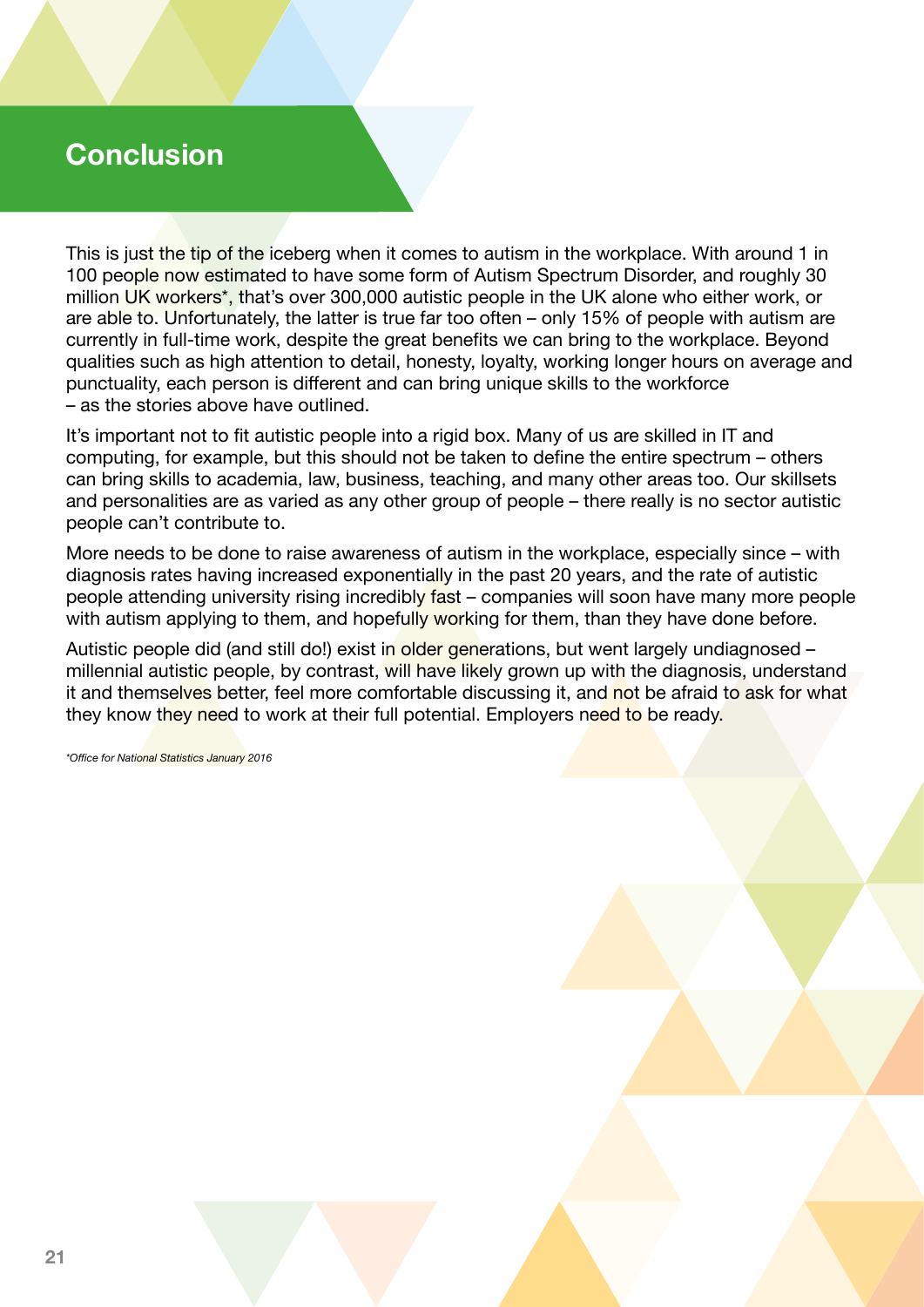In memory of **Matthew James Percy**

19 February 1994 - 21 April 2015

*A dedicated and principled autism self-advocate*